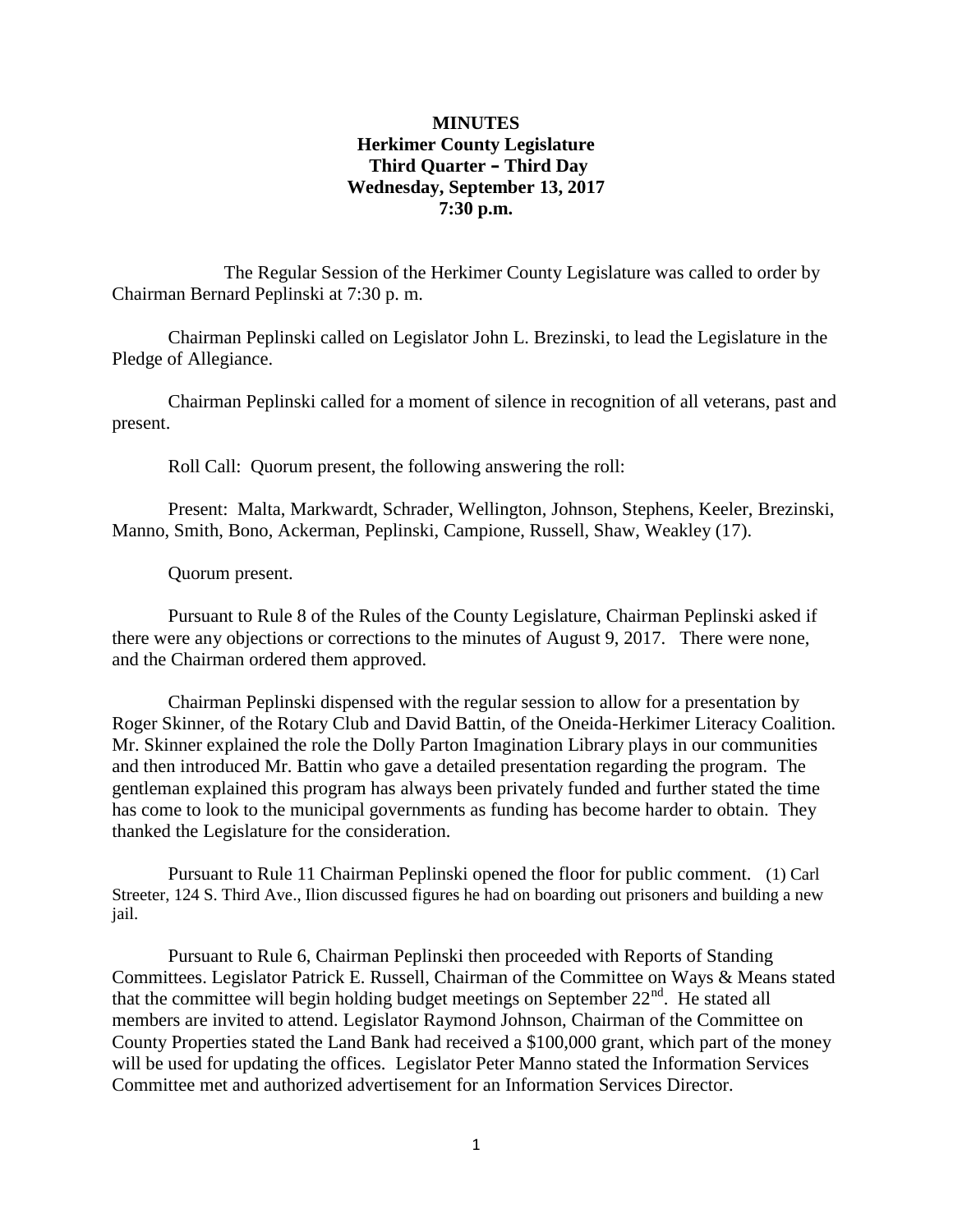Chairman Peplinski stated that the communications received by the Legislature and the committees to which they were referred were as listed on the agenda and asked if any member of the Legislature requested mention of any particular communication. There were no requests.

## **Communications:**

| 270 | Carole LaLonde – Expressing appreciation for Recognition of Retirement                                   | <b>FILE</b>                   |
|-----|----------------------------------------------------------------------------------------------------------|-------------------------------|
| 271 | NYS Department of Taxation & Finance - Acknowledging receipt of Resolution FILE                          |                               |
| 272 | NYS Department of Taxation & Finance – Submitting 2017 State Equalization<br>Rates                       | <b>FILE</b>                   |
| 273 | Historical Society – Expressing gratitude for second half of County's allocation                         | <b>FILE</b>                   |
| 274 | NYS Parks, Recreation & Historic Preservation – Submitting addition to list of<br><b>Historic Places</b> | <b>FILE</b>                   |
| 275 | <b>PROACT</b> – Discount Card Utilization Report                                                         | <b>FILE</b>                   |
| 276 | Solid Waste Authority - Submitting Correspondence Regarding Regional<br><b>Demolition Program</b>        | <b>FILE</b>                   |
| 277 | Solid Waste Authority – Submitting Requests for Proposals                                                | <b>FILE</b>                   |
| 278 | Solid Waste Authority – Submitting Requests for Proposals                                                | <b>FILE</b>                   |
| 279 | National Grid – Submitting semi-annual PCB report                                                        | <b>FILE</b>                   |
| 280 | NYS Agriculture & Markets – Submitting Correspondence Concerning Town<br>Of Newport's Zoning Code        | <b>FILE</b>                   |
| 281 | Budget Officer – Requesting adoption of Purchasing Policy for 2017<br><b>MEANS</b>                       | WAYS &                        |
| 282 | Probation Director – Submitting 2016 Annual Report for Probation                                         | PUB.<br>SFTY./<br>EMER. MGMT. |
| 283 | Budget Officer – Requesting transfers of funds in 2017 Budget                                            | WAYS &<br><b>MEANS</b>        |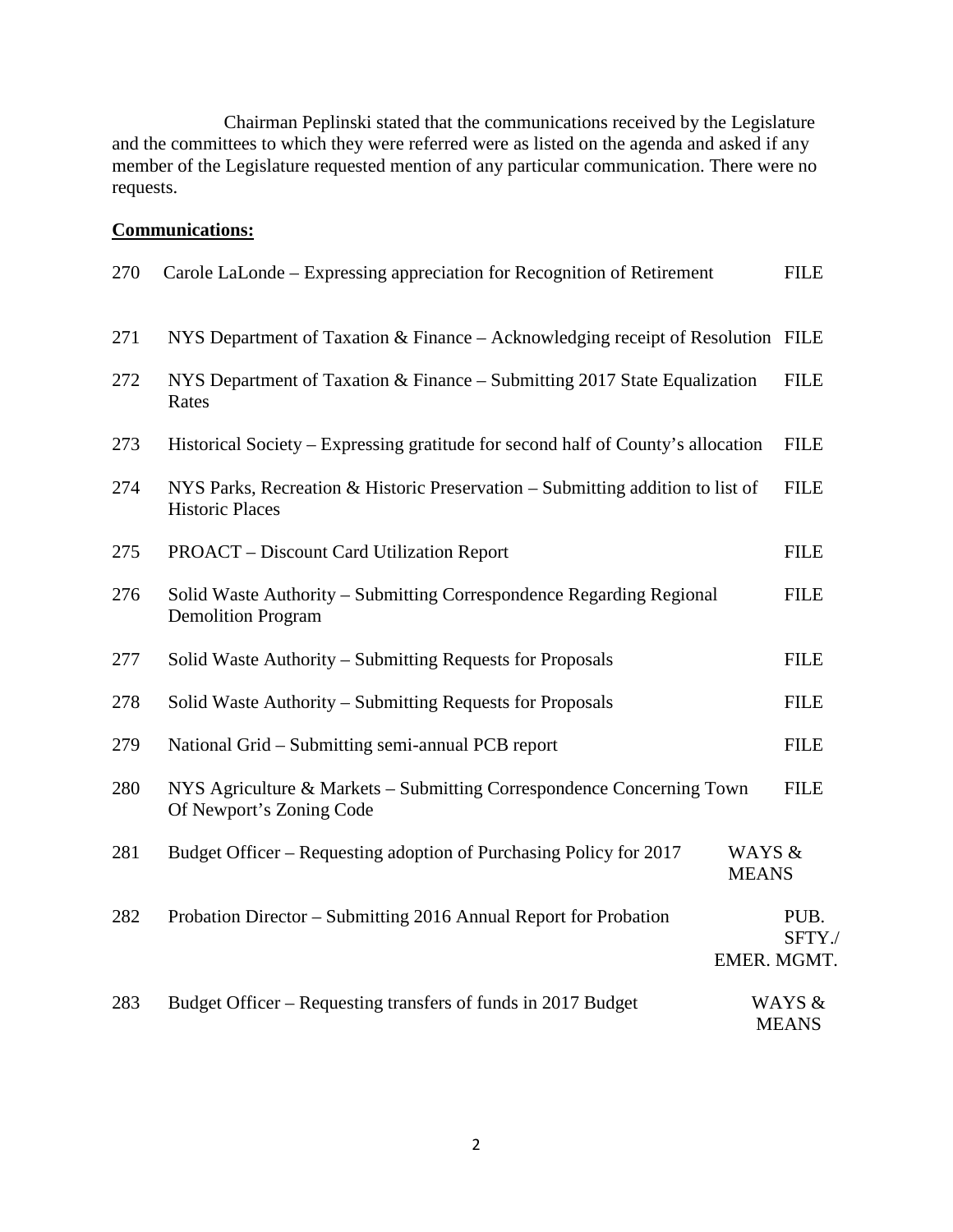| 284 | Village of West Winfield - Submitting Resolution with the Town of West<br>Winfield for consolidation of their Vital Statistic Registrar Districts | <b>ADMIN./VETS AFFAIRS</b>                              |
|-----|---------------------------------------------------------------------------------------------------------------------------------------------------|---------------------------------------------------------|
| 285 | Director of Community Services – Requesting permission to accept an intern                                                                        | HUMAN RES.                                              |
| 286 | NYS Department of Transportation - Submitting Detour Resolution                                                                                   | <b>HIGHWAYS</b>                                         |
| 287 | NYS Department of Transportation - Submitting Detour Resolution                                                                                   | <b>HIGHWAYS</b>                                         |
| 288 | Highway Superintendent - Submitting Items for Committee Agenda                                                                                    | <b>HIGHWAYS</b>                                         |
| 289 | Highway Superintendent – Submitting Capital Construction Project                                                                                  | <b>HIGHWAYS</b>                                         |
| 290 | Highway Superintendent – Submitting Capital Construction Project                                                                                  | <b>HIGHWAYS</b>                                         |
| 291 | NYS Unified Court System - Submitting request for 2017-2018 Security<br>Contract renewal and schedule                                             | PUB.<br>SFTY./<br>EMER. MGMT.<br><b>WAYS</b><br>& MEANS |
| 292 | Sheriff – Requesting acceptance of the Dept. of Homeland Security FY2017<br><b>SLETPP</b> grant                                                   | PUB. SFTY/<br>EMER. MGMT.<br><b>WAYS &amp; MEANS</b>    |
| 293 | Director of Real Property – Requesting to renew contract with Town of Stark for<br>Assessment services                                            | <b>WAYS &amp; MEANS</b>                                 |
| 294 | STOP DWI Coordinator - Submitting correspondence regarding additional funds<br>for grant                                                          | PUB.SFTY./<br>EMER. MGMT.<br><b>WAYS &amp; MEANS</b>    |
| 295 | STOP DWI Coordinator - Submitting correspondence regarding additional funds<br>for grant                                                          | PUB.SFTY./<br>EMER. MGMT.<br><b>WAYS &amp; MEANS</b>    |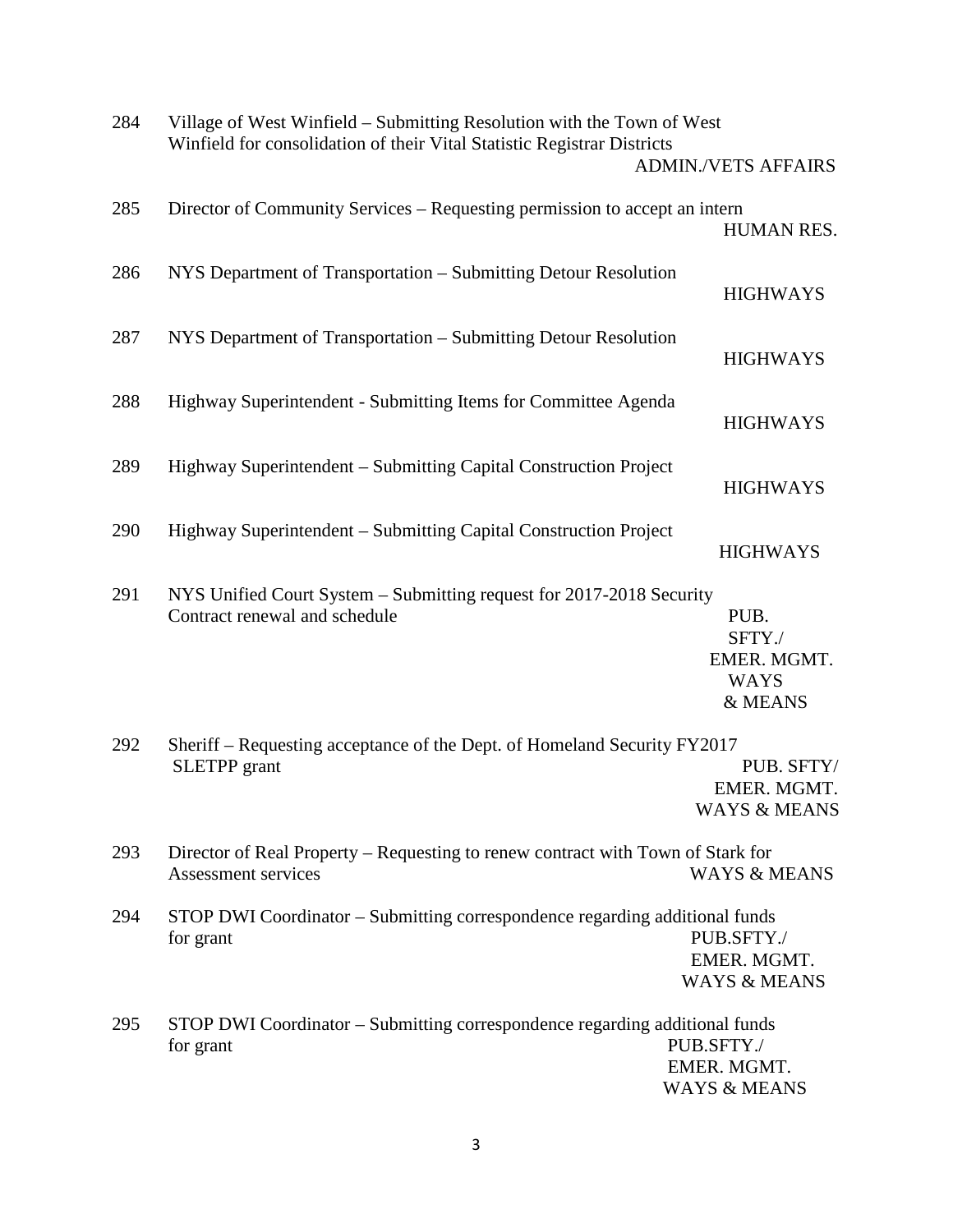| 296 | Budget Officer – Requesting budget amendment for additional awards for<br>DWI grant                                                                   | <b>WAYS</b><br>& MEANS                                   |
|-----|-------------------------------------------------------------------------------------------------------------------------------------------------------|----------------------------------------------------------|
| 297 | Director of Emergency Services – Requesting the approval of FY 2017<br>Homeland Security SHSP grant contract                                          | PUB. SFTY/<br>EMER. MGMT.<br><b>WAYS &amp; MEANS</b>     |
| 298 | Budget Officer – Request to amend 2017 budget in conjunction with WAYS & MEANS<br><b>Homeland Security Grant</b>                                      |                                                          |
| 299 | County Treasurer – Submitting 2016 D'Arcangelo& Co. LLC., Audit WAYS & MEANS                                                                          |                                                          |
| 300 | Director of Emergency Services – Requesting agreement with Adaptable<br>Commercial Properties for space rental at Dutch Hill Communication Tower site | PUB.<br>SFTY./<br>EMER. MGMT.<br><b>WAYS &amp; MEANS</b> |
| 301 | Director of Community Services – Requesting to amend Salary Schedule 3                                                                                | HUMAN RES.<br><b>WAYS &amp; MEANS</b>                    |
| 302 | Budget Officer - Amending budget and establish project in Emergency Svcs.                                                                             | WAYS<br>& MEANS                                          |
| 303 | Budget Officer – Amending budget and establish project in Emergency Svcs.                                                                             | <b>WAYS</b><br>& MEANS                                   |
| 304 | Budget Officer – Requesting transfers in Emergency Services                                                                                           | <b>WAYS &amp; MEANS</b>                                  |
| 305 | Personnel Officer – Confirming Salary Schedule change in Mental Health                                                                                | WAYS &<br><b>MEANS</b>                                   |
| 306 | Director of Probation - Requesting Approval of Alternatives to Incarceration<br><b>Contract with NYS</b>                                              | PUB. SFTY/<br>EMER.MGMT.<br><b>WAYS &amp; MEANS</b>      |
| 307 | Sheriff – Submitting Monthly Report for June, 2017                                                                                                    | PUB. SFTY./<br>EMER.MGMT.                                |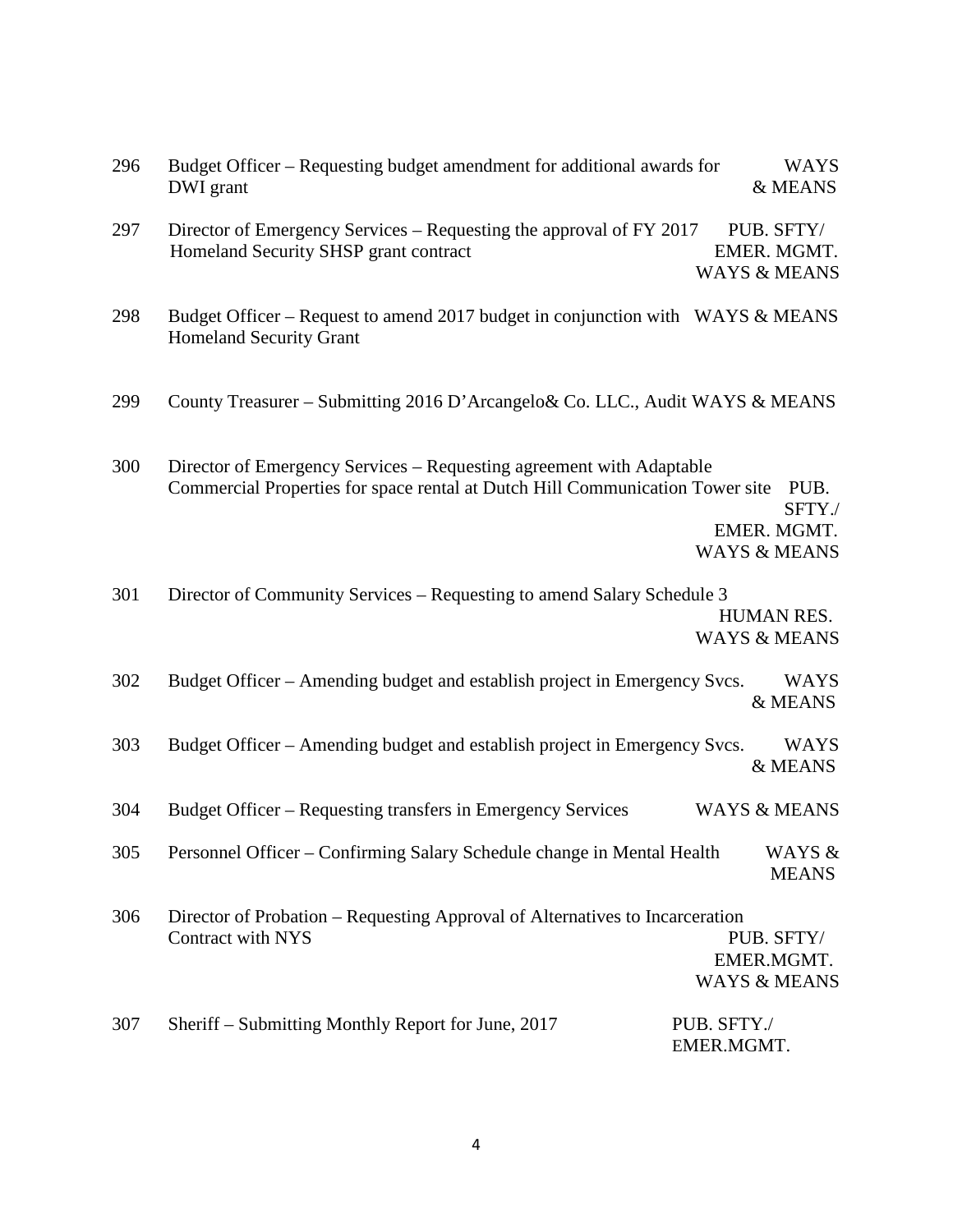| 308 | Director of Community Services – Requesting a change to the part time<br><b>Salary Schedule</b>                                                       | <b>WAYS &amp; MEANS</b>              | HUM. RES.              |
|-----|-------------------------------------------------------------------------------------------------------------------------------------------------------|--------------------------------------|------------------------|
| 309 | Director of Public Health – Requesting contract renewal with NYS for<br>Early Intervention Administration Program                                     | HUM. RES.<br><b>WAYS &amp; MEANS</b> |                        |
| 310 | Commissioner of Social Services - Requesting contract renewal with Catholic<br><b>Charities for TREATY Program</b>                                    | HUM. RES<br><b>WAYS &amp; MEANS</b>  |                        |
| 311 | Chief Plan Operator, Sewer District – Requesting amendment to Laundry List                                                                            | <b>WAYS &amp; MEANS</b>              |                        |
| 312 | Executive Director; IDA – Requesting approval for loan from Small Cities<br>Revolving Loan Fund                                                       | CO. PLNG./DEV.                       |                        |
| 313 | Budget Officer/Purchasing Agent – Requesting Appropriation of Funds                                                                                   |                                      | <b>WAYS</b><br>& MEANS |
| 314 | Chairman of the Legislature – Making Appointments to the Youth Advisory<br>Board                                                                      |                                      | <b>FILE</b>            |
| 315 | Mitchell S. Morris, Associate Counsel; Office of the State Comptroller -<br>Acknowledging Receipt of County Resolution concerning a sales and use tax |                                      | <b>FILE</b>            |
| 316 | Personnel Officer – Requesting extension of Appointment of Acting Director<br>In Information Services department                                      | <b>WAYS &amp;MEANS</b>               | INFO.<br>SVCS.         |

Chairman Peplinski continued with the Regular Agenda.

On motion of Mr. Ackerman, seconded by Mr. Bono, Report and Resolution No. 199 sponsored by the Committee on Public Safety/Emergency Management adopting the 2016 Annual Report of the Herkimer County Probation Department budget was handed up; was voted on and adopted by voice vote:

All Ayes. Against: None Absent: None.

On motion of Mr. Shaw, seconded by Mr. Stephens, Report and Resolution No. 200 sponsored by the Committee on Ways and Means adopting updated Policies and Procedures for Purchase of Goods and Services and Professional Services Procurement Policy was handed up; voted on and adopted by voice vote:

| All Ayes. | Against: None | Absent: None. |
|-----------|---------------|---------------|
|           |               |               |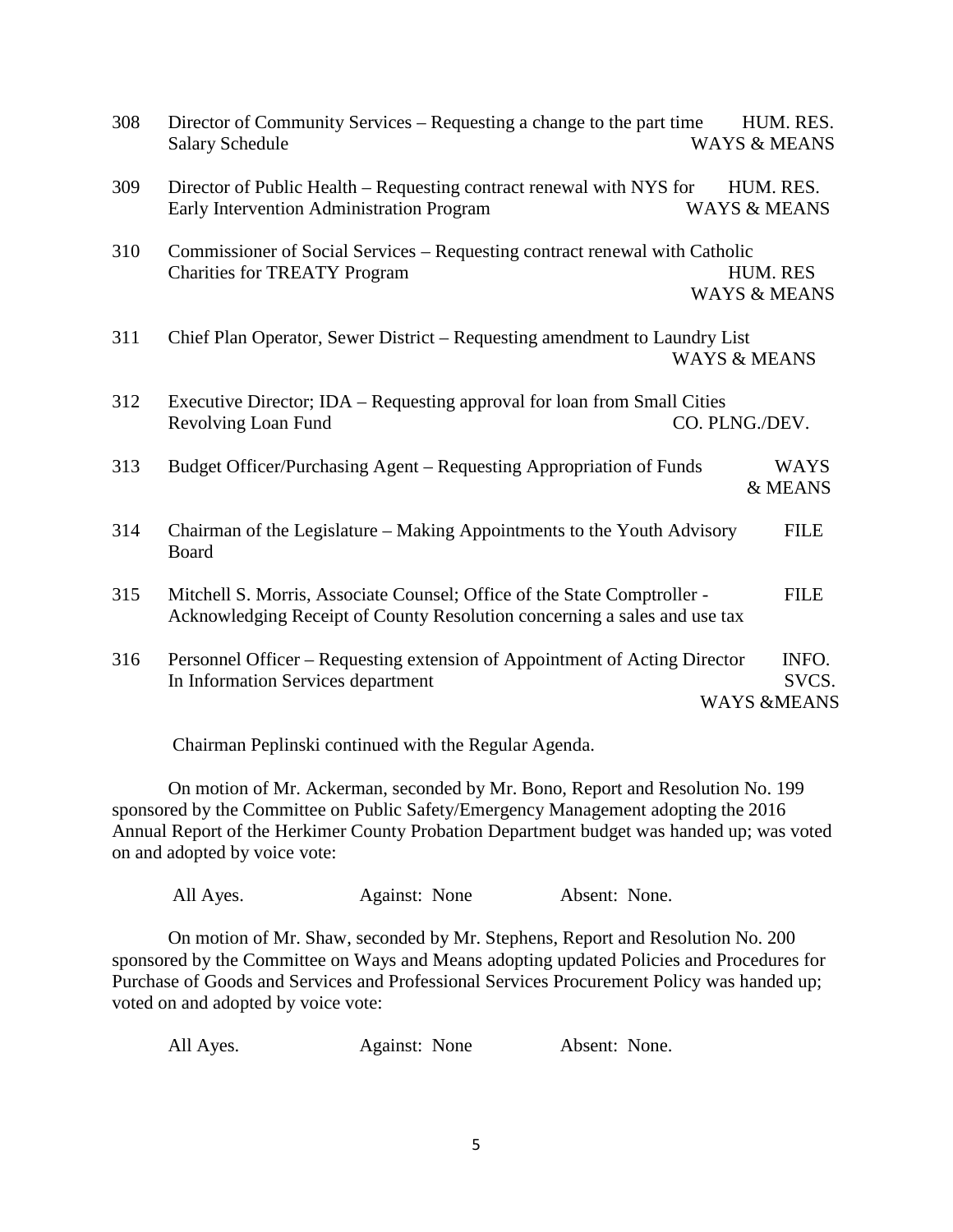On motion of Mr. Bono, seconded by Mr. Russell, Report and Resolution No. 201 sponsored by the Committees on Ways and Means transferring funds was handed up; voted on and adopted by voice vote:

All Ayes. Against: None Absent: None.

On motion of Mr. Campione, seconded by Mr. Smith, Report and Resolution No. 202 sponsored by the Committee on Highways Authorizing the State Department of Transportation to Utilize Roads and Streets During Construction was handed up; voted on and adopted by voice vote:

All Ayes. Against: None Absent: None.

On motion of Mr. Smith, seconded by Mr. Weakley, Report and Resolution No. 203 sponsored by the Committee on Highways Authorizing the State Department of Transportation to Utilize Roads and Streets during Construction was handed up; voted on and adopted by voice vote:

All Ayes. Against: None Absent: None.

On motion of Mr. Stephens, seconded by Mr. Schrader, Report and Resolution No. 204 sponsored by the Committee on Highways approving Projects Under Article 6, Section 116 of the Highway Law was handed up; voted on and adopted by voice vote:

All Ayes. Against: None Absent: None.

On motion of Mr. Brezinski, seconded by Mr. Campione, Report and Resolution No. 205 sponsored by the Committee on Highways authorizing implementation and funding in the first instance of 100% of the Federal Aid and State Marchieselli Program Aid Program and appropriating funds therefor – Higby Road CR 186-51-96, Town of Frankfort, Project 377was handed up; voted on and adopted by roll call vote:

For: Malta, Markwardt, Schrader, Wellington, Johnson, Stephens, Keeler, Brezinski, Manno, Smith, Bono, Ackerman, Peplinski, Campione, Russell, Shaw, Weakley (17).

Against: None Absent: None.

On motion of Mr. Keeler, seconded by Mr. Bono, Report and Resolution No. 206 sponsored by the Committee on Public Safety/Emergency Management and the Committee on Ways and Means approving amendment to Court Security Contract was handed up; voted on and adopted by voice vote:

All Ayes. Against: None Absent: None.

On motion of Mr. Ackerman, seconded by Mr. Brezinski, Report and Resolution No. 207 sponsored by the Committee on Public Safety/Emergency Management and Committee on Ways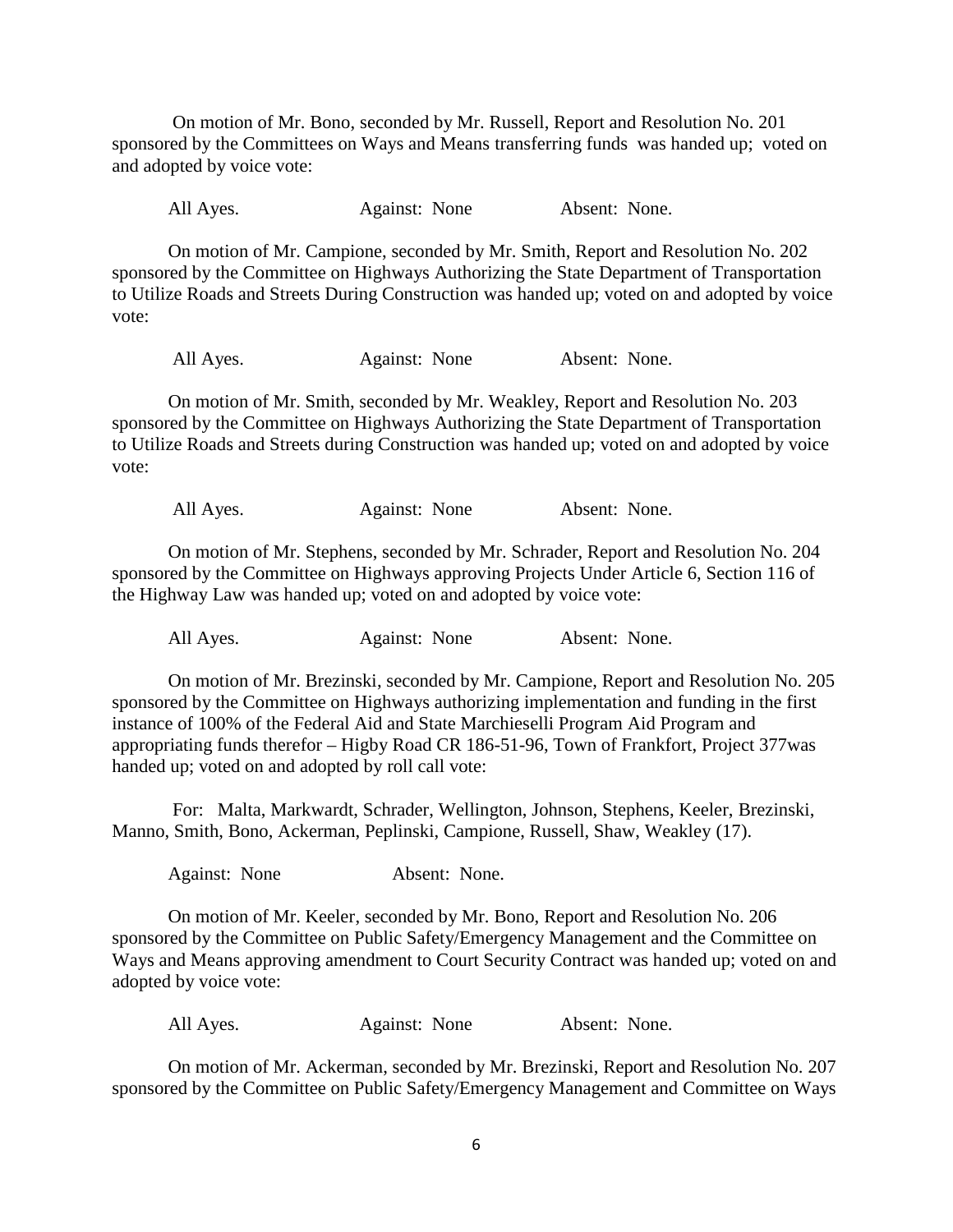and Means accepting grant for Homeland Security funding for Sheriff's Department was handed up; voted on and adopted by voice vote:

All Ayes. Against: None Absent: None.

On motion of Mr. Bono, seconded by Mr. Stephens, Report and Resolution No. 208 sponsored by the Committee on Public Safety/Emergency Management and Committee on Ways & Means authorizing execution of Alternatives to Incarceration Contracts was handed up; discussion held; voted on and adopted by voice vote:

All Ayes. Against: None Absent: None.

On motion of Mr. Campione, seconded by Mr. Schrader, Report and Resolution No. 209 sponsored by the Committee on Ways and Means authorizing contract with the Town of Stark to provide Assessment Services to the Town was handed up; was voted on and adopted by voice vote:

All Ayes. Against: None Absent: None. On motion of Mr. Bono, seconded by Mr. Keeler, Report and Resolution No. 210 sponsored by the Committee on Public Safety/Emergency Management and the Committee on Ways and Means accepting grant and amending budget in connection with receipt of STOP-DWI Funding was handed up; voted on and adopted by voice vote:

All Ayes. Against: None Absent: None.

On motion of Mr. Bono, seconded by Mr. Stephens, Report and Resolution No. 211 sponsored by the Committee on Public Safety/Emergency Management and the Committee on Ways & Means accepting grant, amending budget and establishing account for receipt of Homeland Security Funding for Communications System Computer Aided Dispatch System was handed up; voted on and adopted by voice vote:

All Ayes. Against: None Absent: None.

On motion of Mr. Bono, seconded by Mr. Keeler, Report and Resolution No. 212 sponsored by the Committee on Public Safety/Emergency Management and Committee on Ways and Means amending budget and establishing account in connection with Grant Funding in the Office of Emergency Management handed up; voted on and adopted by voice vote:

All Ayes. Against: None Absent: None.

On motion of Mr. Bono, seconded by Mr. Ackerman, Report and Resolution No. 213 sponsored by the Committee on Public Safety/Emergency Management and the Committee on Ways and Means Establishing Project Number and Amending Budget for 2016 Interoperable Grant was handed up; voted on and adopted by voice vote: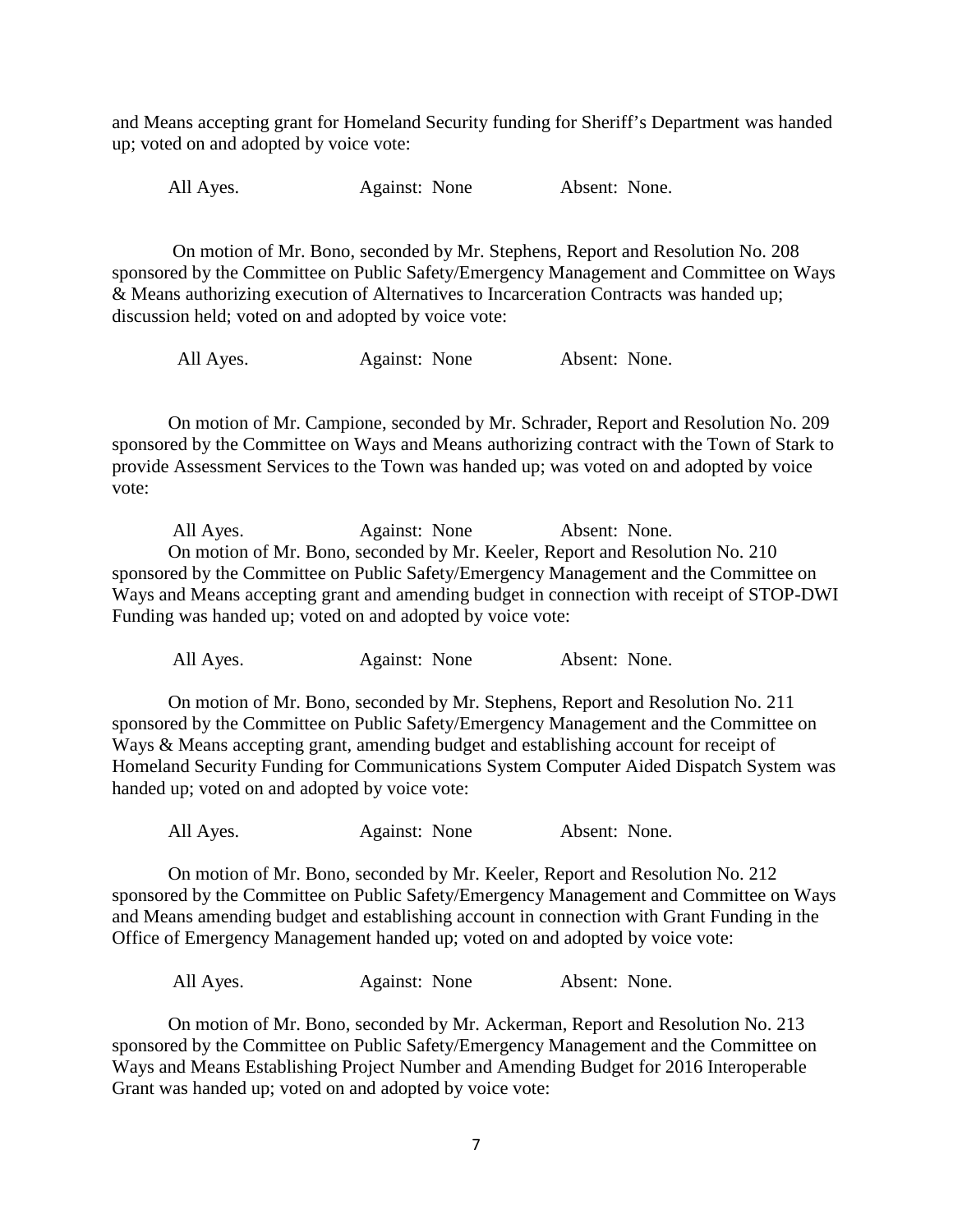All Ayes. Against: None Absent: None.

On motion of Mr. Bono, seconded by Mr. Stephens, Report and Resolution No. 214 sponsored by the Committee on Public Safety/Emergency Management and Committee on Ways and Means authorizing an Agreement for Tower Site was handed up; discussion held; voted on and adopted by voice vote:

All Ayes. Against: None Absent: None.

On motion of Mr. Weakley, seconded by Mr. Smith, Report and Resolution No. 215 sponsored by the Committee on Human Resources and the Committee on Ways and Means Amending Salary Schedule No. 3 for Position Changes in Herkimer County Mental Health Department was handed up; voted on and adopted by roll call vote:

For: Malta, Markwardt, Schrader, Wellington, Johnson, Stephens, Keeler, Brezinski, Manno, Smith, Bono, Ackerman, Peplinski, Campione, Russell, Shaw, Weakley (17).

Against: None Absent: None. On motion of Mr. Russell, seconded by Mr. Schrader, Report and Resolution No. 216 sponsored by the Committee on Human Resources and Committee on Ways & Means amending Salary Schedule to Establish Position in Herkimer County Mental Health Department was handed up; voted on and adopted by roll call vote:

For: Malta, Markwardt, Schrader, Wellington, Johnson, Stephens, Keeler, Brezinski, Manno, Smith, Bono, Ackerman, Peplinski, Campione, Russell, Shaw, Weakley (17).

Against: None Absent: None.

On motion of Mr. Smith, seconded by Mr. Schrader, Report and Resolution No. 217 sponsored by the Committee on Human Resources and Committee on Ways and Means authorizing contract with the State of New York for funding for Early Intervention Administration Program was handed up; voted on and adopted by voice vote:

All Ayes. Against: None Absent: None.

On motion of Mr. Ackerman, seconded by Mr. Johnson, Report and Resolution No. 218 sponsored by the Committee on Human Resources and Committee on Ways & Means authorizing extension of contract with Catholic Charities of Herkimer County and the Department of Social Services for a Youth Violence Prevention Program for Schools in Herkimer County was handed up; voted on and adopted by voice vote:

| All Ayes. | Against: None | Absent: None. |
|-----------|---------------|---------------|
|-----------|---------------|---------------|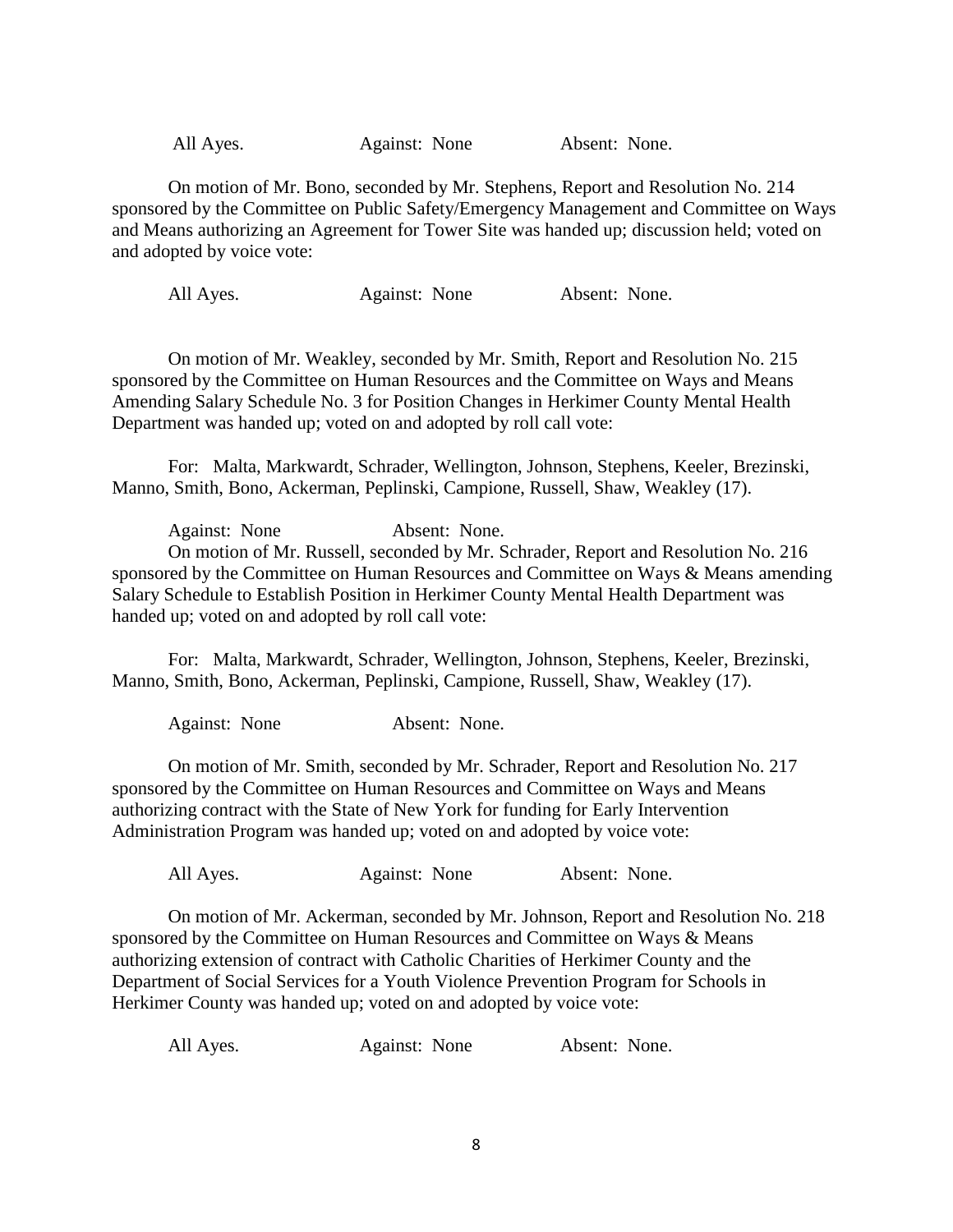On motion of Mr. Russell, seconded by Mr. Stephens, Report and Resolution No. 219 sponsored by the Committee on Ways and Means amending Resolution No. 302 of 2016 authorizing Payment of Dues for Municipal Officers and Employees During the Year 2017 was handed up; voted on and adopted by voice vote:

All Ayes. Against: None Absent: None.

On motion of Mr. Weakley, seconded by Mr. Bono, Report and Resolution No. 220 sponsored by the Committee on County Planning & Development and Committee on Ways and Means approving Loan from the Herkimer County Small Cities Revolving Loan Fund was handed up; voted on and adopted by voice vote:

All Ayes. Against: None Absent: None.

On motion of Mr. Peplinski, seconded by Mr. Ackerman, Resolution No. 221 Approving Consolidation of Vital Statistics Registrar Districts was handed up; voted on and adopted by voice vote:

All Ayes. Against: None Absent: None.

On motion of Mr. Russell, seconded by Mr. Smith, Report and Resolution No. 222 sponsored by the Committee on Ways & Means Appropriating Funds in Connection with the Workers' Compensation Buyout was handed up; voted on and adopted by roll call vote:

For: Malta, Markwardt, Schrader, Wellington, Johnson, Stephens, Keeler, Brezinski, Manno, Smith, Bono, Ackerman, Peplinski, Campione, Russell, Shaw, Weakley (17).

Against: None Absent: None.

On motion of Mr. Bono, seconded by Mr. Keeler, Report and Resolution No. 223 sponsored by the Committee on Public Safety/Emergency Management Setting Public Hearing Pursuant to NYS Eminent Domain Procedure Law was handed up; voted on and adopted by roll call vote:

For: Markwardt, Wellington, Johnson, Stephens, Keeler, Smith, Bono, Ackerman, Peplinski, Campione, Russell, Shaw, Weakley (13).

Against: Malta, Schrader, Brezinski, Manno (4). Absent: None.

On motion of Mr. Smith, seconded by Mr. Johnson, Resolution No. 224 Supporting Statewide Ballot Proposal Number #3 to Address Public Health and Safety Concerns for use by Towns, Villages, and Counties was handed up; voted on and adopted by voice vote:

All Ayes. Against: None Absent: None.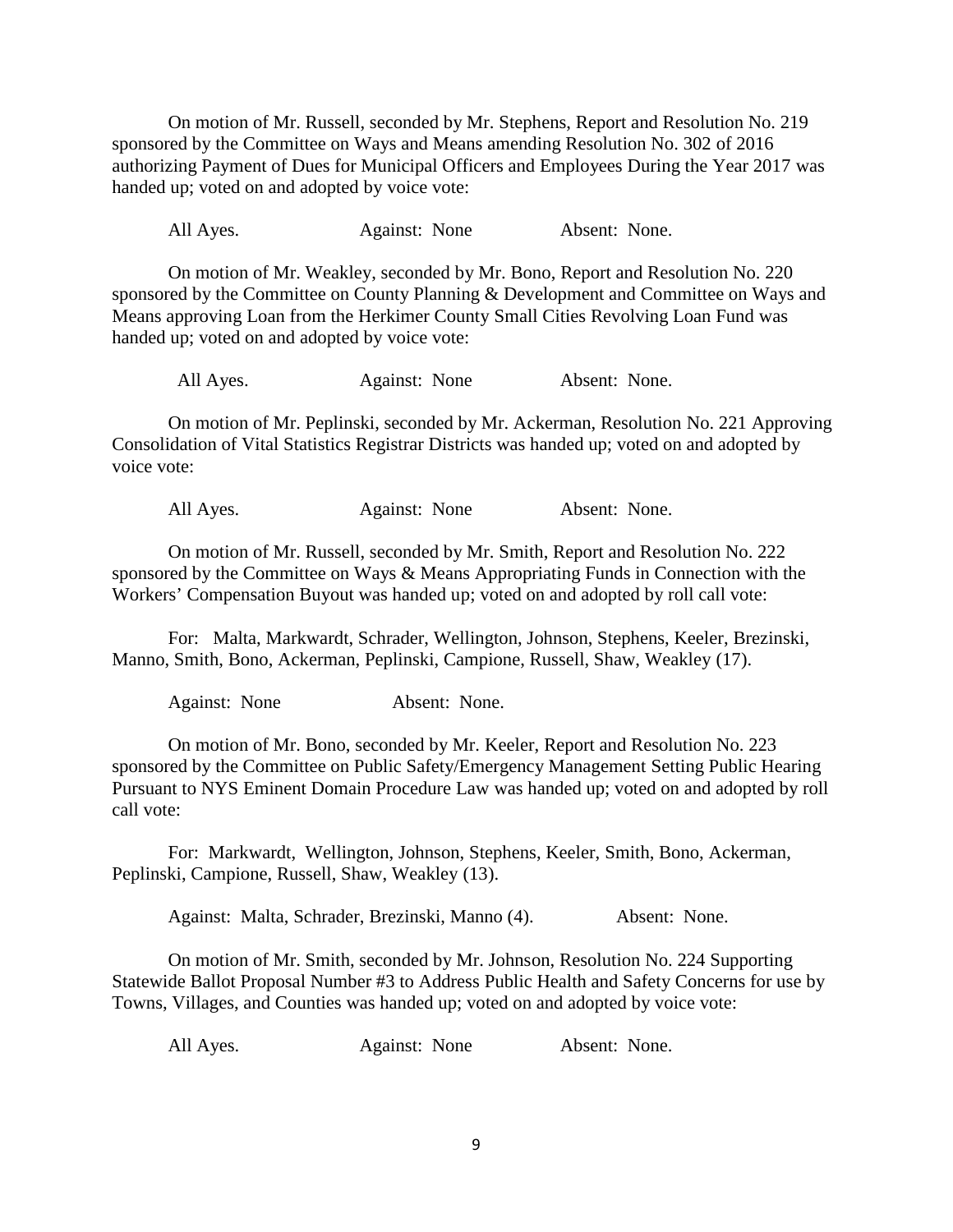On motion of Mr. Manno, seconded by Mr. Ackerman, Report and Resolution No. 225 amending Resolution 99, 128 and 164 of 2017 Appointing Acting Director of Information Services was handed up; voted on and adopted by roll call vote:

For: Malta, Markwardt, Schrader, Wellington, Johnson, Stephens, Keeler, Brezinski, Manno, Smith, Bono, Ackerman, Peplinski, Campione, Russell, Shaw, Weakley (17).

Against: None Absent: None.

Chairman Peplinski stated that pursuant to Rule 6(12) they would proceed with comments by legislators. The following legislators made comments:

Legislator Schrader, Chairman Peplinski, and Legislator Ackerman.

At 8:22 on motion of Mr. Manno, seconded by Mr. Wellington, the Legislature adjourned to Wednesday, October 4, 2017 at 2:00 p.m.

> Sally Deming, Clerk Herkimer County Legislature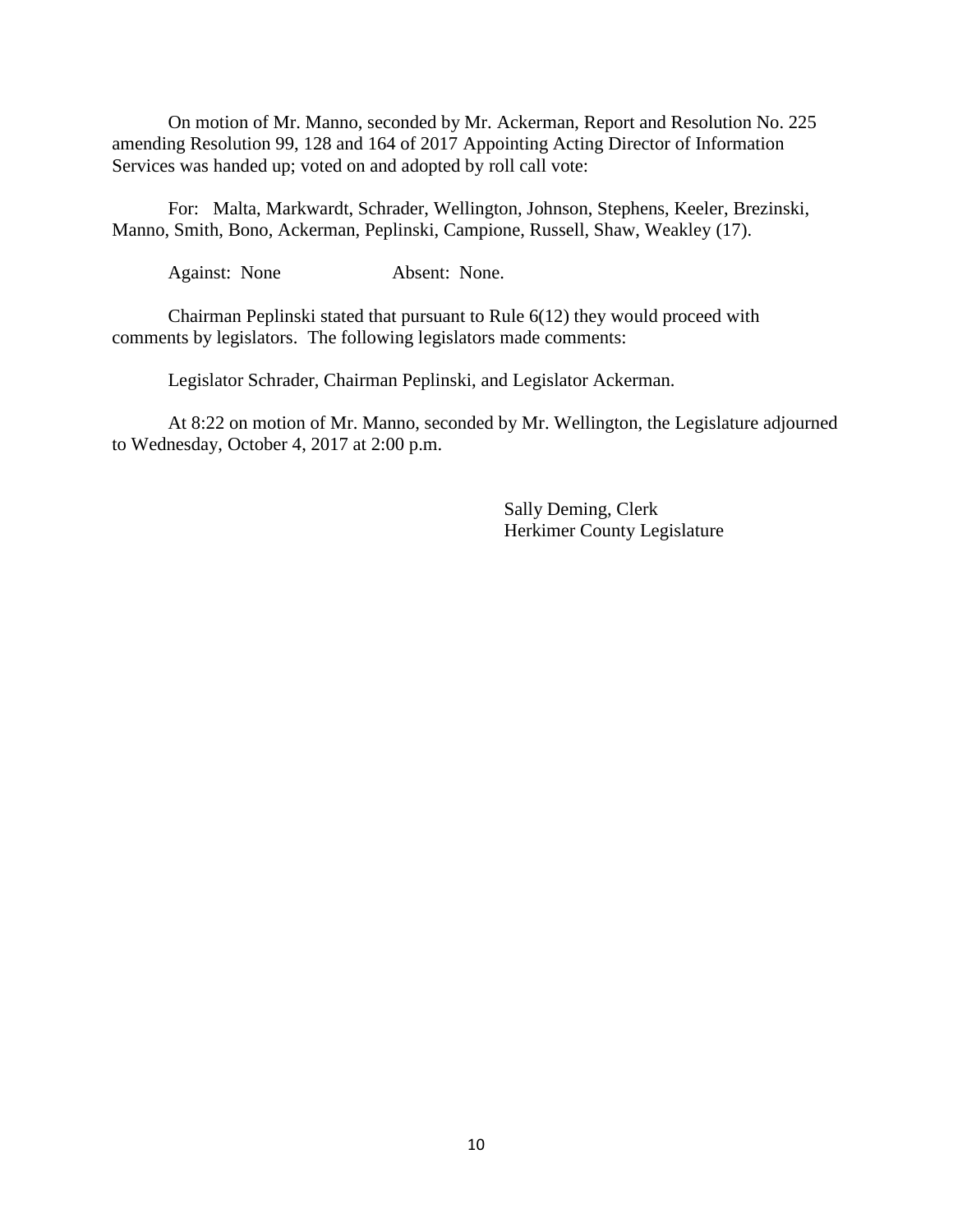

No. 199

### REPORT AND RESOLUTION ADOPTING ANNUAL REPORT OF THE HERKIMER **COUNTY PROBATION DEPARTMENT**

### Sponsored by: Committee on Public Safety/Emergency Management

Your Committee on Public Safety/Emergency Management, to which was referred the Annual Report of the Herkimer County Probation Department for the year 2016, respectfully reports that we have examined the same, recommend the adoption of said report, and offer the following Resolution:

RESOLVED, that the Annual Report of the Herkimer County Probation Department be approved and placed on file with the Herkimer County Legislature for the year 2016.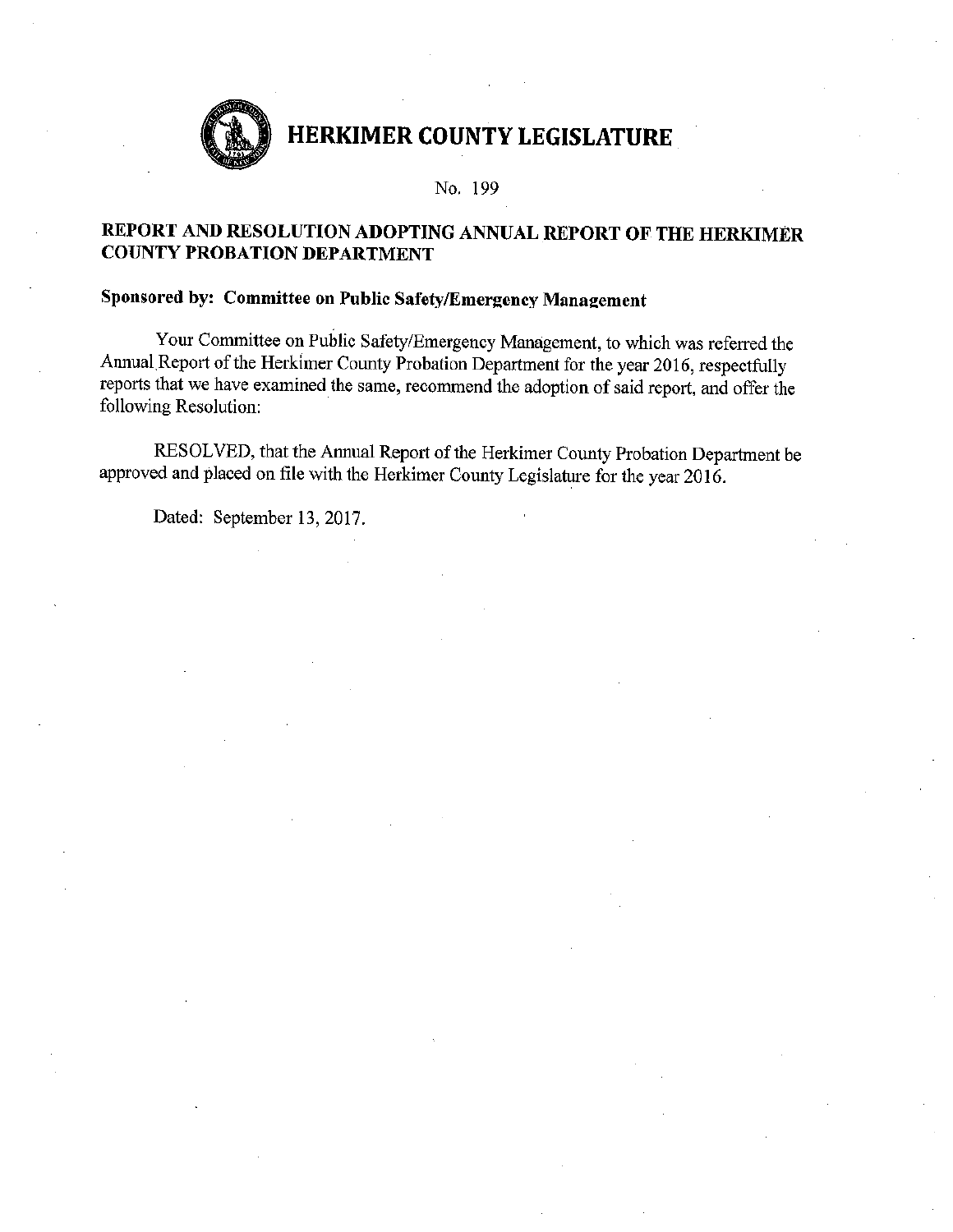

No. 200

### REPORT AND RESOLUTION ADOPTING UPDATED POLICIES AND PROCEDURES **FOR PURCHASE OF GOODS AND SERVICES AND PROFESSIONAL SERVICES** PROCUREMENT POLICY

#### Sponsored by: Committee on Ways and Means

WHEREAS, by letter dated August 26, 2017 from Sheri Ferdula, Budget Officer/Purchasing Agent, this Legislature is advised of a request to adopt an updated Herkimer County Purchasing Policy for 2017; now, therefore, be it

RESOLVED, that the attached Policies for Procedures for Purchase of Goods and Services and Professional Services Procurement Policy be, and hereby are, adopted as the official policies of the County of Herkimer; and, be it further

RESOLVED, that certified copies of this Resolution be forwarded to each department head in the County.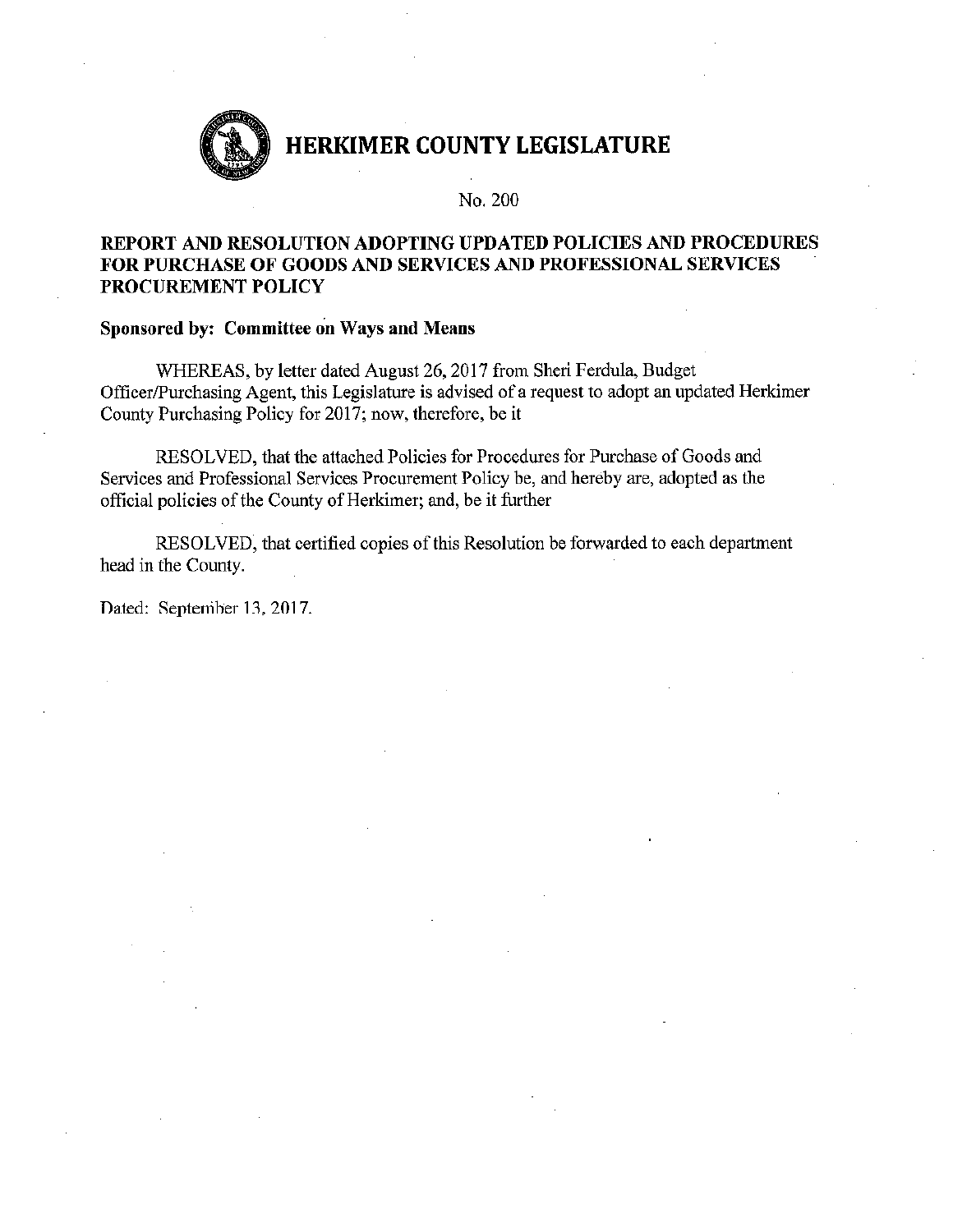### **HERKIMER COUNTY** POLICIES AND PROCEDURES FOR PURCHASE OF GOODS AND SERVICES

I. All contracts for public works involving an expenditure of more than Thirty-five Thousand Dollars (\$35,000.00) and all purchase contracts involving an expenditure of more than Twenty Thousand Dollars (\$20,000.00), unless excepted by statute or an appropriate resolution of this Legislature, shall be awarded to the lowest responsible bidder as provided by Article 5-A of the General Municipal Law.

П. All contracts for public works involving an expenditure of less than Thirty-Five Thousand Dollars (\$35,000.00) and all purchase contracts involving an expenditure of less than Twenty Thousand Dollars (\$20,000.00), unless excepted by statute or an appropriate resolution of this Legislature, shall be procured in compliance with the following procedures:

- $A<sub>1</sub>$ These procedures are adopted to assure the prudent and economical use of public money, and to facilitate the acquisition of goods and services of maximum quality at the lowest possible cost and to guard against favoritism, extravagance, fraud and corruption.
- **B.** The Purchasing Agent, and any other officer or employee of Herkimer County authorized to make or recommend purchase of goods and services, in cooperation with the Purchasing Agent, shall, in all appropriate cases, survey the marketplace to determine the probable cost of any goods and/or services required by the County. If it is deemed probable that the cost will exceed the aforesaid limits of \$20,000.00 and \$35,000.00 paragraph "I" shall control. In all other cases, these procedures shall be followed. The Purchasing Agent shall document action taken to make such determination when appropriate.

C. Dollar limits for purchase of goods and services are adopted as follows:

**DOLLAR LIMIT** 

 $$1 - $2,000$ At the discretion of the Purchasing Department.  $$2,001 - $10,000$ Documented verbal quotes from at least three separate vendors (if available) and consultation with the Purchasing Department to determine delivered or installed costs.

**PROCEDURE** 

 $\mathbf{1}$ 

 $0/1/$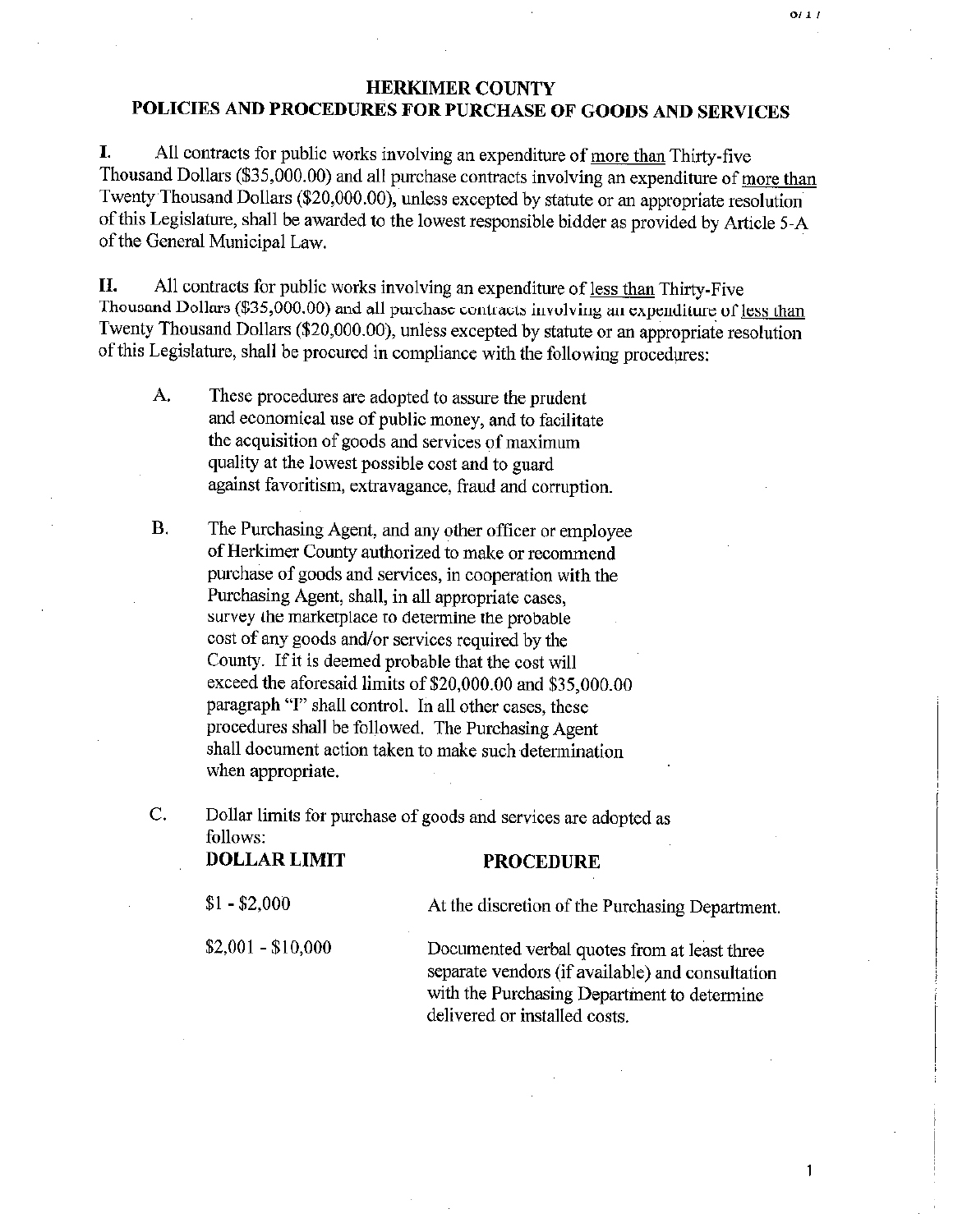| \$10,001-\$20,000   | Documented written quotes from at least three<br>separate vendors (if available) and consultation<br>with the Purchasing Department and appropriate<br>Committee of the Legislature, (to include State<br>Contract Purchases) to determine<br>delivered or installed costs. |
|---------------------|-----------------------------------------------------------------------------------------------------------------------------------------------------------------------------------------------------------------------------------------------------------------------------|
| Over \$20,000       | Sealed bids in conformance with the General<br>Municipal Law.                                                                                                                                                                                                               |
| <b>DOLLAR LIMIT</b> | Dollar limits for purchase of public works are adopted as follows:<br><b>PROCEDURE</b>                                                                                                                                                                                      |
| $$1 - $2,000$       | At the discretion of Purchasing Department                                                                                                                                                                                                                                  |
| $$2,001 - $10,000$  | Documented verbal quotes from at least three<br>separate sources (if available) and consultation with<br>the Purchasing Department.                                                                                                                                         |
| $$10,001 - $35,000$ | Documented written quotes from at least three<br>separate sources and consultation with the<br>Committee of the Legislature involved.                                                                                                                                       |
| Over \$35,000       | Sealed bids in conformance with the General<br>Municipal Law.                                                                                                                                                                                                               |

The above policies apply also to the Highway Department except that the Е. requirement to consult with the Purchasing Department applies only to purchases requiring the specific authorization of the Legislature.

#### Ш. **AWARDING PURCHASES**

D.

- A. Proper documentation is required when the quote is not awarded to the vendor giving the lowest price. Quotes will be awarded to the lowest responsible and responsive vendor providing the goods are of equal values.
- B. Use of alternative purchasing methods including NYS Contracts, Contracts of other New York State Municipalities, "Piggybacking" on other governmental contracts, federal contracts, cooperative purchasing, preferred source, sole source and emergency purchases shall be governed by the provisions of New York State General Municipal Law, Sections 103, 104 or 104-B or State Finance Law, Section 162 or other applicable provisions of law and properly documented.
- The specific non-price criteria to be used for Best Value purchases C. Best Value: must be detailed in the price solicitation and the analysis of the resulting quotes or bids using the specified criteria must be documented. The documentation should include cost benefit analysis where possible. Award for purchases can then be made to the bidder deemed to be the Best Value to the County with all of the aspects of the Purchasing Policy remaining the same, as per Herkimer County Local Law.

 $8/17$ 

 $\overline{c}$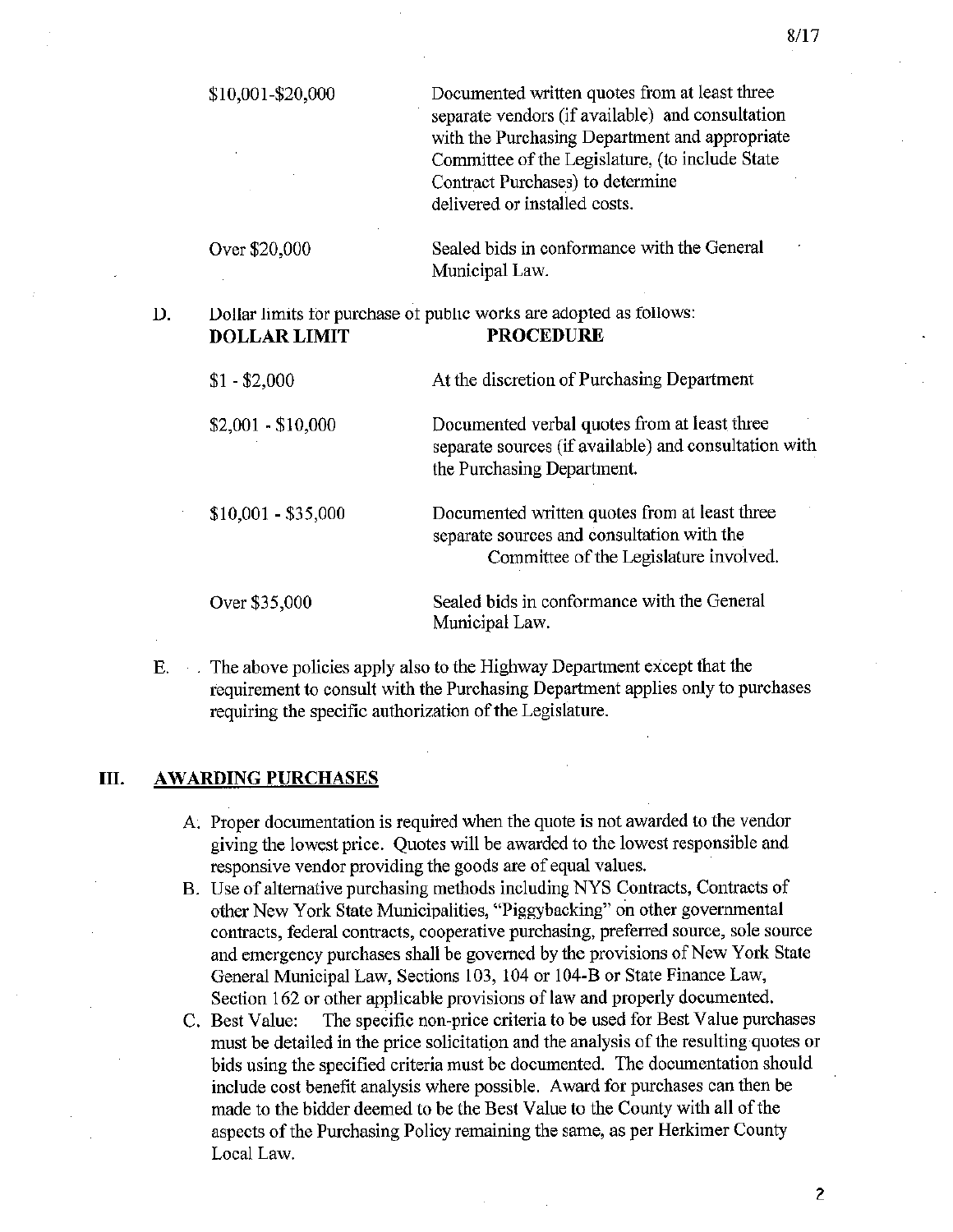IV. All purchases of goods or services (except transcription services, utilities, A. unscheduled repairs and otherwise authorized services) require a purchase order. Contracts up to \$10,000 may be signed by the department head provided all other purchasing policies, laws and resolutions of the Legislature are complied with and documented. All such contracts must be reviewed by Purchasing Department for compliance with Purchasing Policy prior to signing.

#### V. PROFESSIONAL SERVICES PROCUREMENT POLICY

Purchases of professional services, which are not required to be bid by State law, shall be governed by the following principles and practices:

- $\mathbf{A}$ . Contracts shall be executed for professional services, when appropriate, to delineate the services to be rendered and the method and amount of payment.
- Staff who seek approval to purchase professional services must seek to generate  $\overline{B}$ . proposals to perform these services that are as appropriate to the County's needs and as cost-competitive as possible, by use of RFP's or RFQ's, etc. RFQ's may be used prior to RFP's or independently.
- C. The process to be followed in each new or renewal contract for professional services shall be proposed by the departmental staff person responsible for the services to the appropriate committee of the Legislature. The Purchasing Department must be copied (except for Highway fund requests) prior to consideration and approval by the appropriate Committee. The hiring of those professionals may be authorized by the appropriate committee up to \$10,000. The full Legislature must approve professional services over \$10,000 annually or if additional funds must be appropriated (such as with grants).
- D. Where alternative quotes or proposals are obtained, awards to an entity other than the lowest proposer must be properly documented with the rationale/reason for rejection of the lowest price.
- E. For certain types of procurements of professional services, the solicitation of alternative proposals or quotations would not be in the best interest of the County, for example, highly specialized services for which the number of qualified and available professionals is limited. In those instances, the hiring of those professionals may be authorized by the appropriate committee up to \$10,000 annually. The full Legislature must approve the contract if over \$10,000 annually without alternative quotes or RFP's after presentation to the committee of the justification for such a determination with the appropriate documentation.
- F. Any and all procedures not specifically addressed in this policy shall be governed by Section 103 or 104-b of the General Municipal Law.

3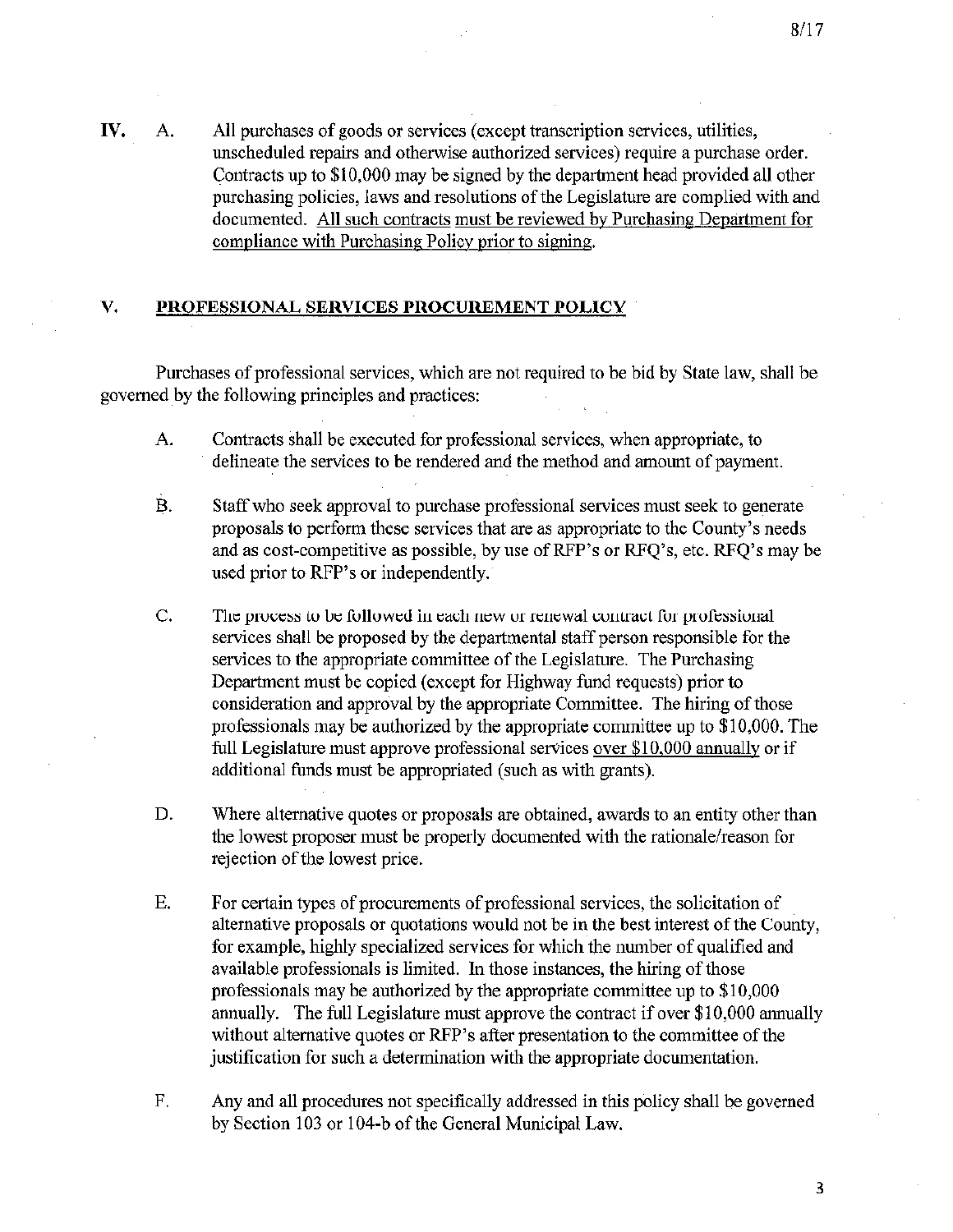VI. Any purchases of goods or services from an employee of Herkimer County or an immediate family member must be approved by the appropriate committees of the Legislature in addition to all other requirements.

VII. The following employees are authorized to make general purchases for Herkimer County

> (The list must be updated bi-annually): S. Ferdula, Budget Officer/Purchasing Agent P. Lumia, Deputy Purchasing Agent M. Nagele, County Highway Superintendent J. Lindholm, Deputy County Highway Superintendent K. Enea, Treasurer (credit card only)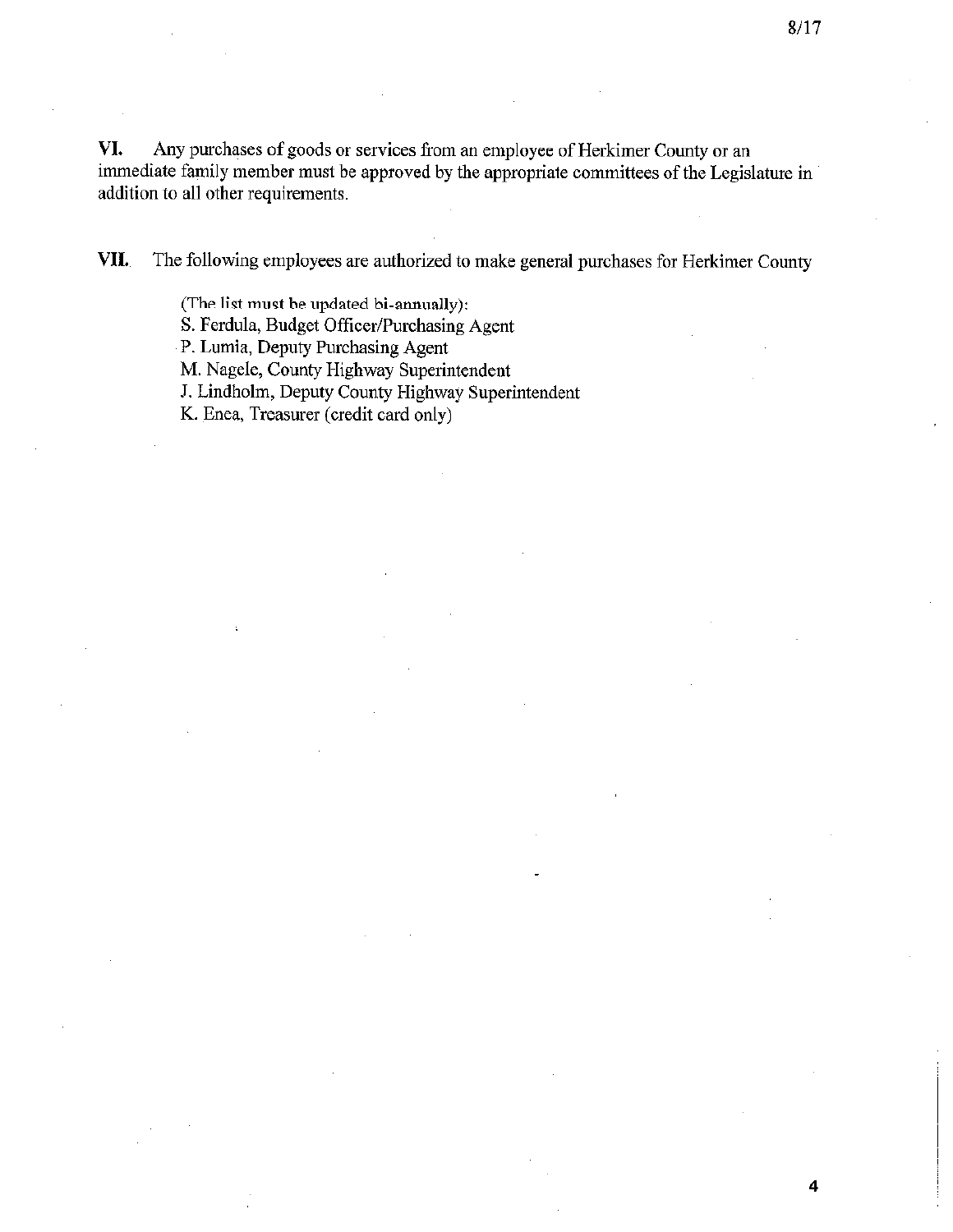

No. 201

## REPORT AND RESOLUTION AUTHORIZING TRANSFERS OF FUNDS IN 2017 **BUDGET**

## Sponsored by: Committee on Ways & Means

WHEREAS, your Committee on Ways and Means, to which was referred a communication from Sheri Ferdula, Budget Officer, dated August 23, 2017 submitting a request for transfers of funds, reports that we have examined said communication, inquired into the subject matter thereof, and recommend that said transfers be made and offer the following Resolution:

RESOLVED, that the Herkimer County Treasurer be, and she hereby is, authorized and directed to transfer the following sum from and to the following accounts in the 2017 Budget:

| Transfer:  |       |                                                                 |
|------------|-------|-----------------------------------------------------------------|
| \$7,399.87 |       | From: CD6291.10000-001, TANF Salaries ET06-17                   |
|            | To:   | CD6291.10100-022, TANF Temporary ET06-17                        |
| \$146.67   |       | From: CD6291.41000.160, TANF Supplies ET06-17                   |
|            | To:   | CD6291.10100-022, TANF Temporary ET06-17                        |
| \$284.72   | From: | CD6291.41000.160, TANF Supplies ET06-17                         |
|            | To:   | CD6291.81000.000, TANF Retirement ET06-17                       |
| \$209.27   | From: | CD6291.41000.160, TANF Supplies ET06                            |
|            | To:   | CD6291.83000.000, TANF FICA ET06-17                             |
| \$48.89    | From: | CD6291.41000.160, TANF Supplies ET06                            |
|            | To:   | CD6291.83500.000, TANF Medicare ET06-17                         |
| \$74.34    | From: | CD6291.41000.160, TANF Supplies ET06                            |
|            | To:   | CD6291.84000.000, TANF Workman's Comp ET06-17                   |
| \$55.30    |       | From: CD6291.41000.205, TANF Printing ET06-17                   |
|            | To:   | CD6291.10100-022, TANF Temporary ET06-17                        |
| \$14.32    |       | From: CD6291.44000.370, TANF Copier ET06-17                     |
|            | To:   | CD6291.10100-022, TANF Temporary ET06-17                        |
| \$65.00    |       | From: CD6291.45000.000, TANF Physicals/Fees for Service ET06-17 |
|            | To:   | CD6291.10100-022, TANF Temporary ET06-17                        |
| \$599.81   | From: | CD6291.46100.759, TANF Mileage ET06-17                          |
|            | To:   | CD6291.10100-022, TANF Temporary ET06-17                        |
| \$29,168   |       | From: A3020A.23000, Proj EM06-1, Homeland Security Grant, Motor |
|            |       | Vehicles                                                        |
|            | To:   | A3020A.25000, Proj EM06-1, Homeland Security Grant, Other       |
|            |       | Equipment                                                       |
|            |       |                                                                 |

and, be it further

RESOLVED, that certified copies of this Resolution be forwarded to the Herkimer County Treasurer, Auditor, Budget Officer, Director of Employment & Training and Director of **Emergency Services.**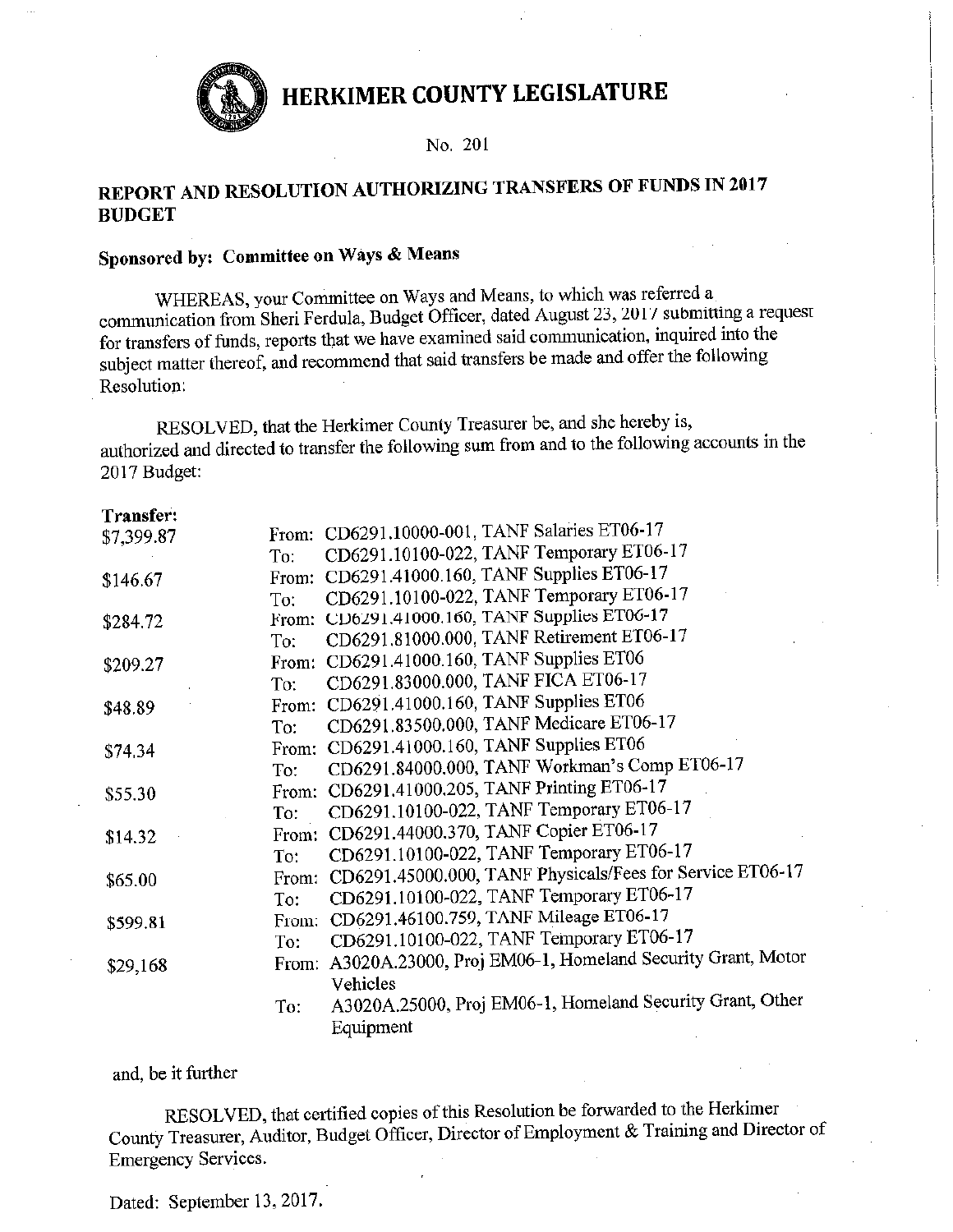

No. 202

### REPORT AND RESOLUTION AUTHORIZING THE STATE DEPARTMENT OF TRANSPORTATION TO UTILIZE ROADS AND STREETS DURING **CONSTRUCTION**

#### Sponsored by: Committee on Highways

WHEREAS, by letter dated August 18, 2017 from Mark A. Nagele, P.E., County Highway Superintendent, a request is being made to authorize the State Department of Transportation to utilize roads and streets for detour purposes during construction; and

WHEREAS, the New York State Department of Transportation proposes to replace the New York State Route 169 over Stony Creek Bridge (Bridge Identification Number 1039050) in Town of Fairfield, Herkimer County; and

WHEREAS, in conformance with Section 42 of the New York State Highway Law, the New York State Department of Transportation proposes to utilize the following roads and streets as detours during the period of construction: New York State Route 169, North Creek Rd. (D.R. 86), West End Rd. (C.R.7) and New York State Route 28; and

WHEREAS, the New York State Department of Transportation will provide traffic control devices and make improvements or repairs when necessary to the above mentioned roads and streets to make them adequate to handle additional detour traffic. The above mentioned roads and streets will be returned to the owners in the same condition prior to the detour being utilized; Now, therefore be it

RESOLVED, that the Herkimer County Legislature does hereby authorize the New York State Department of Transportation to utilize the above mentioned County owned roads and streets as detours during the period of construction; and, be it further

RESOLVED, that Herkimer County will continue to provide routine maintenance on the above mentioned County owned roads including snow and ice removal; and, be it further

RESOLVED, that the Clerk of the Herkimer County Legislature is hereby directed to transmit five (5) certified copies of this resolution to the State Department of Transportation.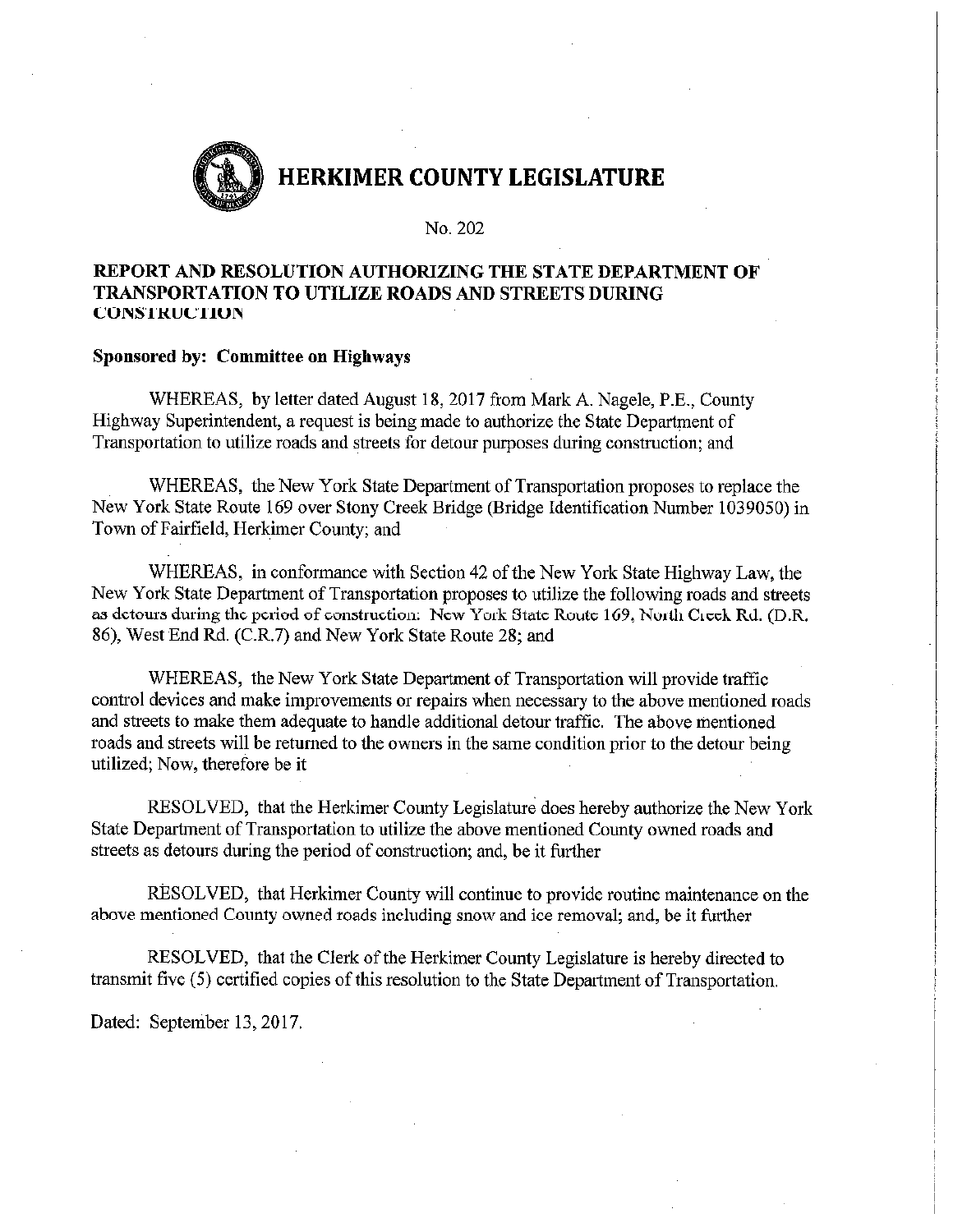

No. 203

### REPORT AND RESOLUTION AUTHORIZING THE STATE DEPARTMENT OF **TRANSPORTATION TO UTILIZE ROADS AND STREETS DURING CONSTRUCTION**

#### **Sponsored by: Committee on Highways**

WHEREAS, by letter dated August 18, 2017 from Mark A. Nagele, P.E., County Highway Superintendent, a request is being made to authorize the State Department of Transportation to utilize roads and streets for detour purposes during construction; and

WHEREAS, the New York State Department of Transportation proposes to rehabilitate the State Route 29A over East Canada Creek (BIN 1020740), in the Town of Stratford, Fulton County; and

WHEREAS, in conformance with Section 42 of the New York State Highway Law, the New York State Department of Transportation proposes to utilize the following roads as detours during the period of construction: Herkimer County Route 130 (Emmonsburg Road), from NYS Route 29A to Fulton County Route 104, and Fulton County Route 104, from Herkimer County Route 130 (Emmonsburg Road) to NYS Route 29A; and

WHEREAS, the New York State Department of Transportation will provide traffic control devices and make improvements or repairs when necessary to the above mentioned roads and streets to make them adequate to handle additional detour traffic. The existing highway(s) will be returned to the owners in the same condition prior to activation of the detour; Now, therefore be it

RESOLVED, that the Herkimer County Legislature does hereby authorize the New York State Department of Transportation to utilize the above mentioned County owned roads and streets as detours during the period of construction; and, be it further

RESOLVED, that Herkimer County will continue to provide routine maintenance on the above mentioned County owned roads including snow and ice removal; and, be it further

RESOLVED, that the Clerk of the Herkimer County Legislature is hereby directed to transmit five (5) certified copies of this resolution to the State Department of Transportation.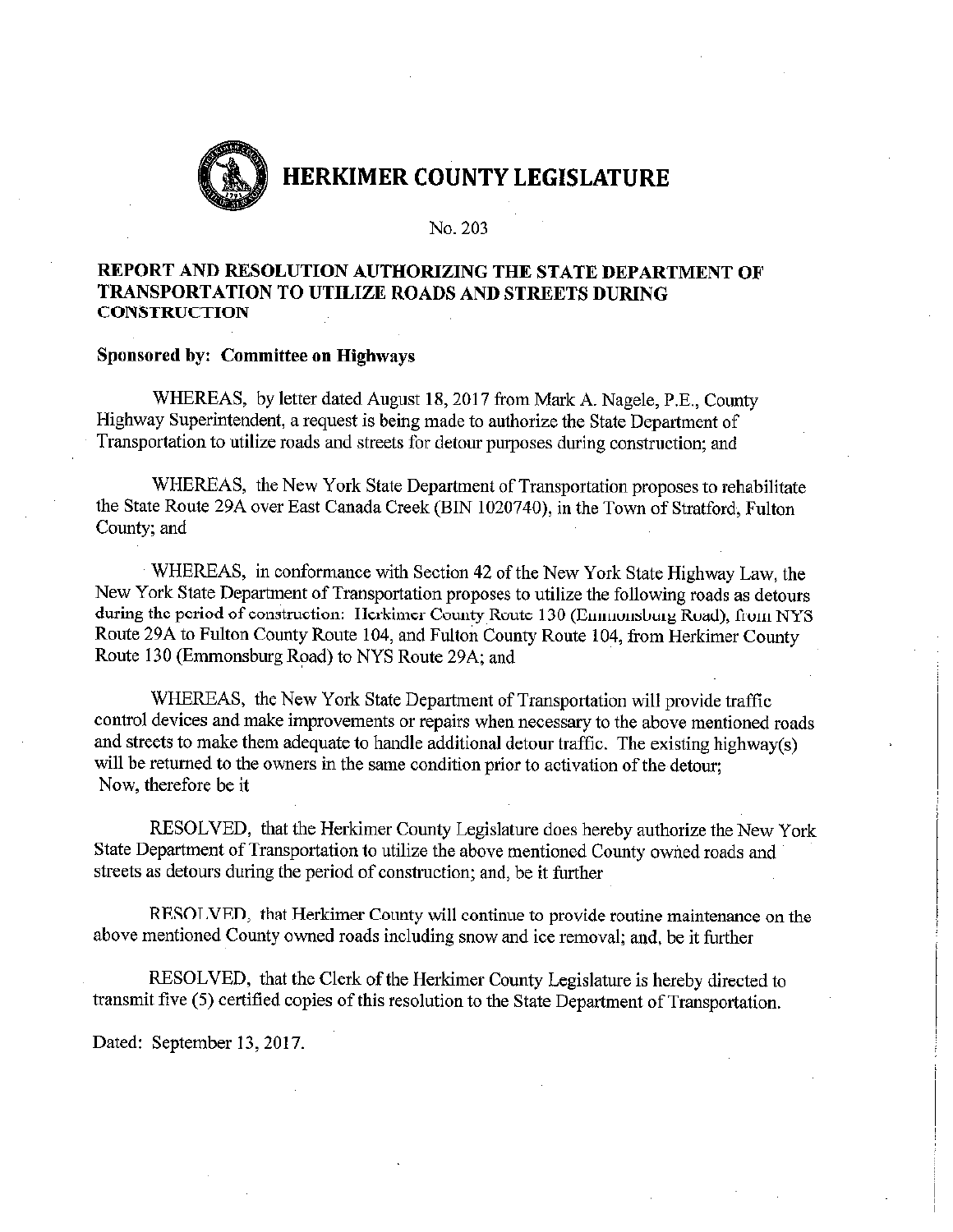

#### No. 204

### REPORT AND RESOLUTION APPROVING PROJECTS UNDER ARTICLE 6, **SECTION 116 OF THE HIGHWAY LAW**

#### Sponsored by: Committee on Highways

WHEREAS, your Committee on Highways, to which was referred the letter of Mark A. Nagele, P.E., County Superintendent of Highways, dated August 18, 2017 submitting three copies each of statements under Article 6 of the Highway Law designating work to be done with County Road Fund monies during the year 2017, respectfully reports that we have examined said statements contained in said communication from and signed by the County Superintendent of Highways, recommend its adoption and offer the following Resolution:

RESOLVED, that the statements under Article 6 of the Highway Law which designates work to be done with County Road Fund monies be, and hereby is, approved by the County Legislature of the County of Herkimer for the following project involved in the Capital Construction Program, to be funded as listed:

| project | road/location                                                                                                                                                                  | <b>TYPE OF PROJECT</b>                            | estimated    |
|---------|--------------------------------------------------------------------------------------------------------------------------------------------------------------------------------|---------------------------------------------------|--------------|
| no.     |                                                                                                                                                                                | (SEE ARTICLE 6)                                   | cost         |
| 378     | Spohn, Fishing Rock, Higby,<br>Robinson, Jordanville, and<br>Watkins Roads, County Roads<br>202/201/96/46/18/211<br>Towns of Warren, Schuyler,<br>Columbia, Frankfort, Newport | Replacement and Repair<br>of Existing Guide Rails | \$200,000.00 |

and, be it further

RESOLVED, that this project will be funded by CHIPS; and, be it further

RESOLVED, that certified copies of this Resolution be forwarded to the County Treasurer, County Auditor, Budget Officer and County Highway Superintendent.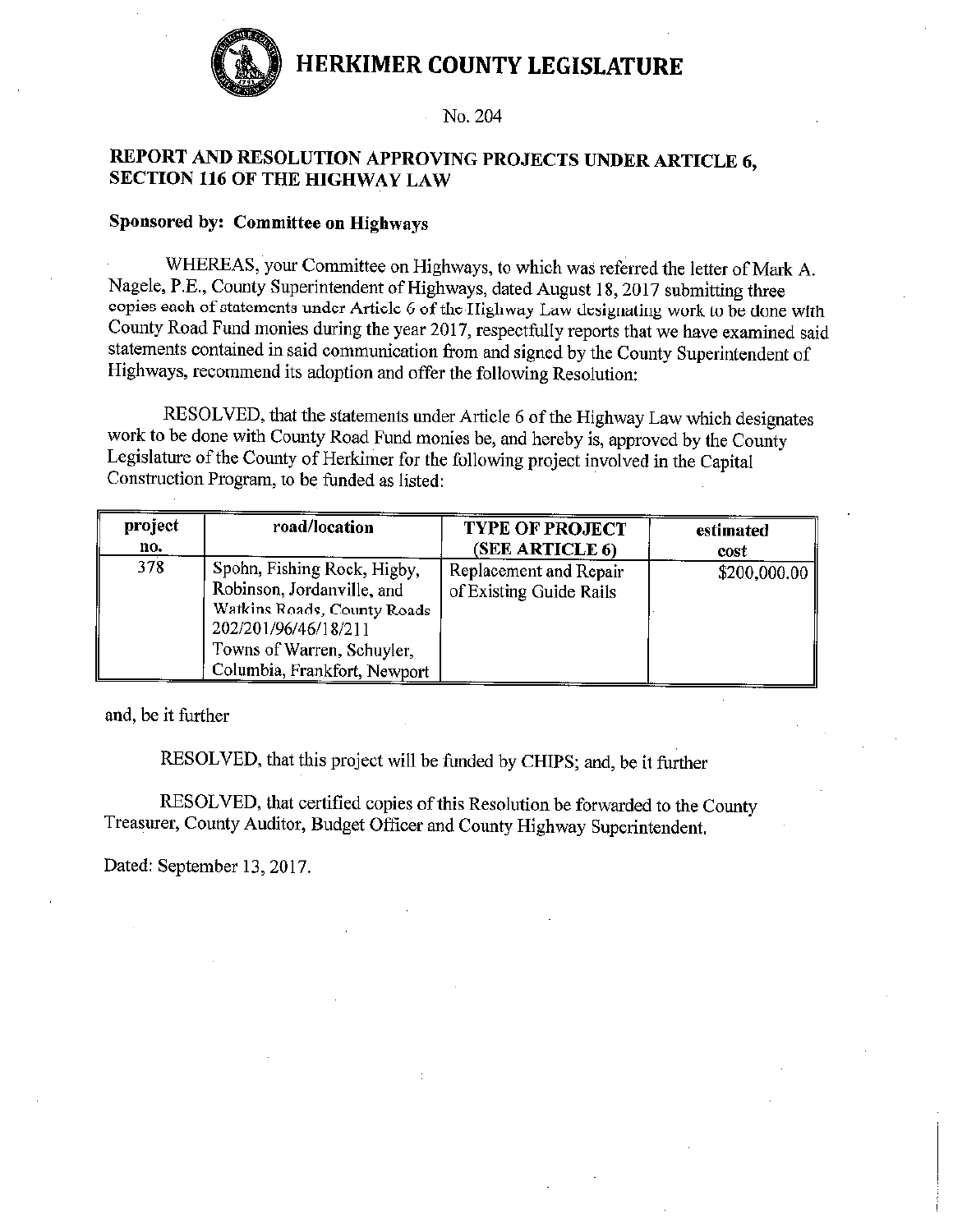

#### No. 205

### REPORT AND RESOLUTION AUTHORIZING IMPLEMENTATION, AND FUNDING IN THE FIRST INSTANCE OF 100% OF THE FEDERAL AID AND STATE MARCHISELLI PROGRAM AID PROGRAM AND APPROPRIATING FUNDS THEREFORE - HIGBY ROAD CR 186-51-96, TOWN OF FRANKFORT, PROJECT 377

#### Sponsored by: Committee on Highways

WHEREAS, a Project for the Higby Road rehabilitation (CR 186-51-96), Oneida County Line to State Route 5S (cold-in recycle with overlay), Herkimer County, P.I.N. 2STO.27 (the Project), Project 377, is eligible for funding under the Title 23 U.S. Code, as amended, that calls for the apportionment of the costs such program to be borne at the ration of 80% federal funds and 20% non-federal funds; and

WHEREAS, the County of Herkimer desires to advance the Project by making a commitment of 100% of the non-federal share of the costs of the Project; now, therefore be it

RESOLVED, that the Herkimer County Legislature duly convened does hereby

RESOLVE, that the Herkimer County Legislature hereby approves the above-subject project; and, it is hereby further

RESOLVED, that the Herkimer County Legislature hereby authorizes the County of Herkimer to pay in the first instance 100% of the federal and non-federal share of the cost of The Project; or portions thereof; and it is further

RESOLVED, that the sum \$2,030,000.00 is hereby appropriated from the County Road Fund and made available to cover the cost of participation in the above phase of the project; and; be it further

RESOLVED, that in the event the full federal and non-federal share costs of the project exceeds the amount appropriated above, the Herkimer County Legislature shall convene as soon as possible to appropriate said excess amount immediately upon the notification by the department thereof; and, be it further

RESOLVED, that the Chairman of the Legislature of the County of Herkimer be and is hereby authorized to execute all necessary agreements, certifications or reimbursement requests for Federal Aid and/or Marchieselli Aid on behalf of the County of Herkimer with the New York State Department of Transportation in connection with the advancement or approval of the Project and providing for the administration of the Project and the municipality's first instance funding of project costs and permanent funding of the local share of federal-aid and state-aid eligible project costs and all project costs within appropriations therefore that are not so eligible; and, be it further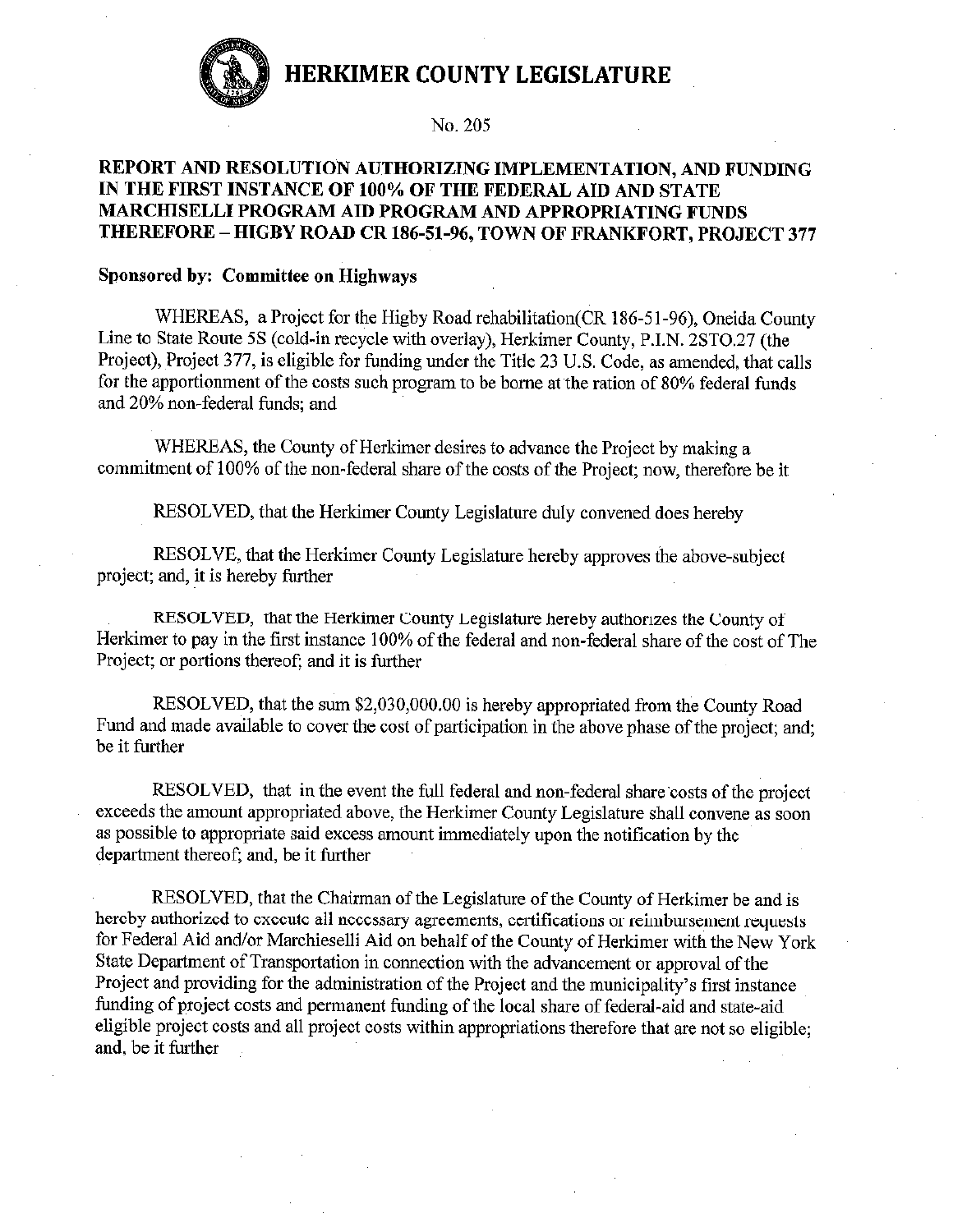### Page II

RESOLVED, that a certified copy of this resolution be filed with the New York State Commissioner of Transportation by attaching it to any necessary Agreement in connection with the Project; and, be it further

RESOLVED, this Resolution shall take effect immediately; and, be it further

RESOLVED, that certified copies of this Resolution be forwarded to the County Treasurer, County Auditor, Budget Officer and County Highway Superintendent.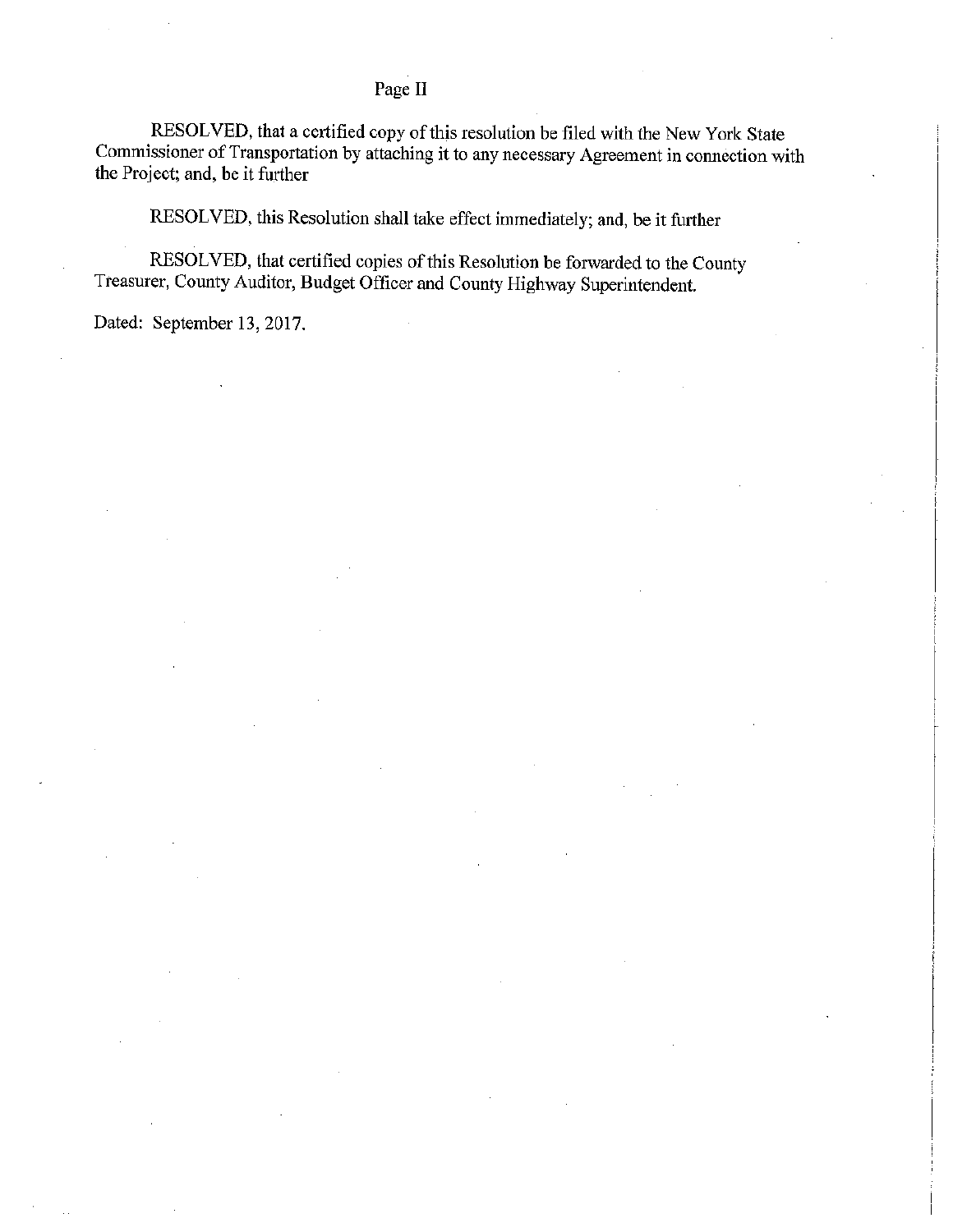

#### No. 206

### REPORT AND RESOLUTION APPROVING AMENDMENT TO COURT SECURITY **CONTRACT**

### Sponsored by: Committee on Public Safety/Emergency Management **Committee on Ways and Means**

WHEREAS, by Resolution No. 286 adopted on November 19, 2014 this Legislature authorized a five year contract for the period April 1, 2014 to March 31, 2015 with the New York State Office of Court Administration to obtain reimbursement for expenses incurred in providing court security; and

WHEREAS, said contract provides for renegotiations of the maximum reimbursement amount on an annual basis; and

WHEREAS, this Legislature has been advised by Sheriff Christopher P. Farber by letter dated August 23, 2017, that the Office of Court Administration has submitted an amendment of said contract covering the period from April 1, 2017 through March 31, 2018, with the maximum reimbursement not to exceed \$37,900; now, therefore, be it

RESOLVED, that the Chairman of this Legislature be, and he hereby is, authorized to execute a Court Security Contract Amendment with the Office of Court Administration for the period from April 1, 2017 through March 31, 2018, with the maximum reimbursement not to exceed \$37,900; and, be it further

RESOLVED, that certified copies of this Resolution be forwarded to the County Treasurer, Auditor, Budget Officer, Sheriff and Office of Court Administration.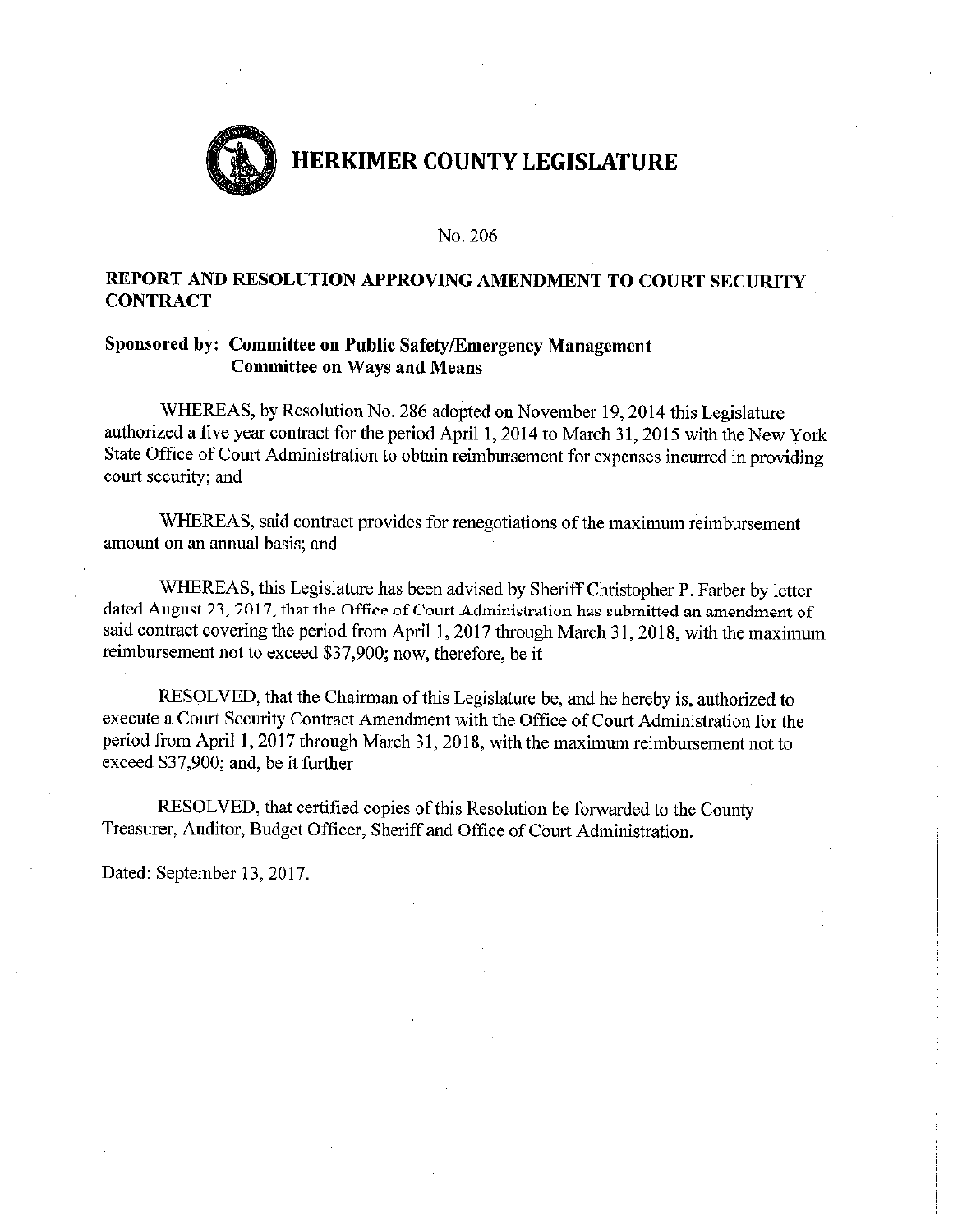

#### No. 207

## REPORT AND RESOLUTION ACCEPTING GRANT FOR HOMELAND SECURITY **FUNDING FOR SHERIFF'S DEPARTMENT**

## Sponsored by: Committee on Public Safety/Emergency Management **Committee on Ways and Means**

WHEREAS, by letter dated August 1, 2017, from Christopher P. Farber, Sheriff, this Legislature is advised of the receipt of a FY2017 SLETPP grant from the Department of Homeland Security in the amount of \$22,494.00; such grant has been submitted for purchase of a Portable License Plate Reader and which grant is under the Law Enforcement Terrorism Prevention Program; now

RESOLVED, that the Chairman of this Legislature is hereby authorized to execute and e-sign the contract with the New York State Office of Homeland Security to receive a FY2017 SLETPP grant through the Homeland Security Grant Program under the Law Enforcement Terrorism Prevention Program; and, be it further

RESOLVED, that certified copies of this Resolution be forwarded to the Herkimer County Treasurer, Auditor, Budget Officer and Sheriff.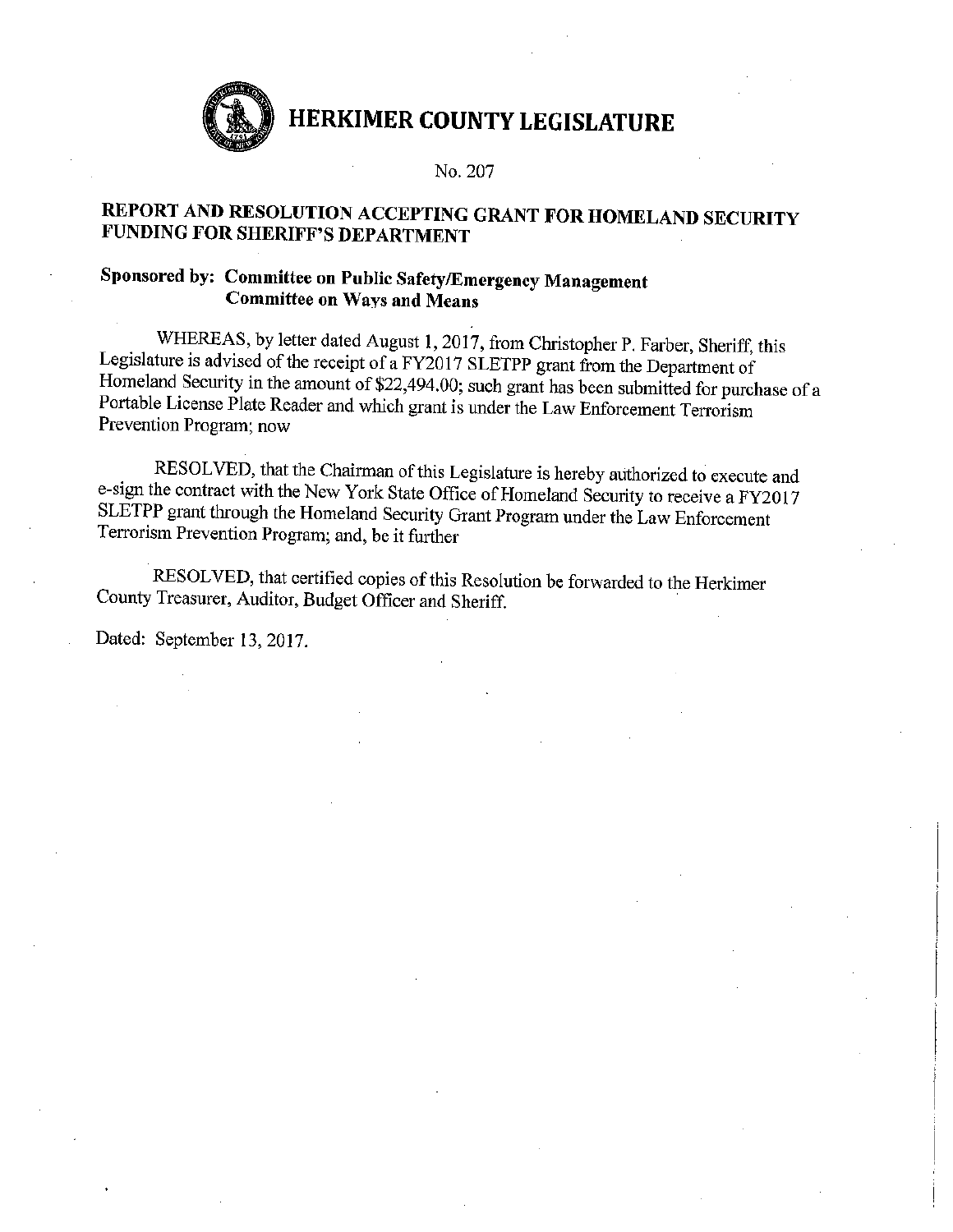

#### No. 208

### REPORT AND RESOLUTION AUTHORIZING EXECUTION OF ALTERNATIVES TO **INCARCERATION CONTRACTS**

### Sponsored by: Committee on Public Safety and Emergency Management **Committee on Ways and Means**

WHEREAS, by communication dated August 2, 2017, Garry Murphy, Director of Probation, advises that the State of New York Division of Criminal Justice Services has approved the 2017-2018 Alternatives to Incarceration Plan and awards for the Pretrial Program and the Community Service Program in the amount of \$12,733.00, and requests authorization for the Chairman of the Legislature to execute by e-signature said contracts; now, therefore, be it

RESOLVED, that the Chairman of this Legislature be, and he hereby is, authorized to execute and e-sign the annual contracts for the Pre-Trial and Community Service Programs for the period July 1, 2017 through June 30, 2018; and, be it further

RESOLVED, that certified copies of this Resolution be forwarded to the Herkimer County Treasurer, Auditor, Budget Officer, Director of Probation and the New York State Division of Criminal Justice Services.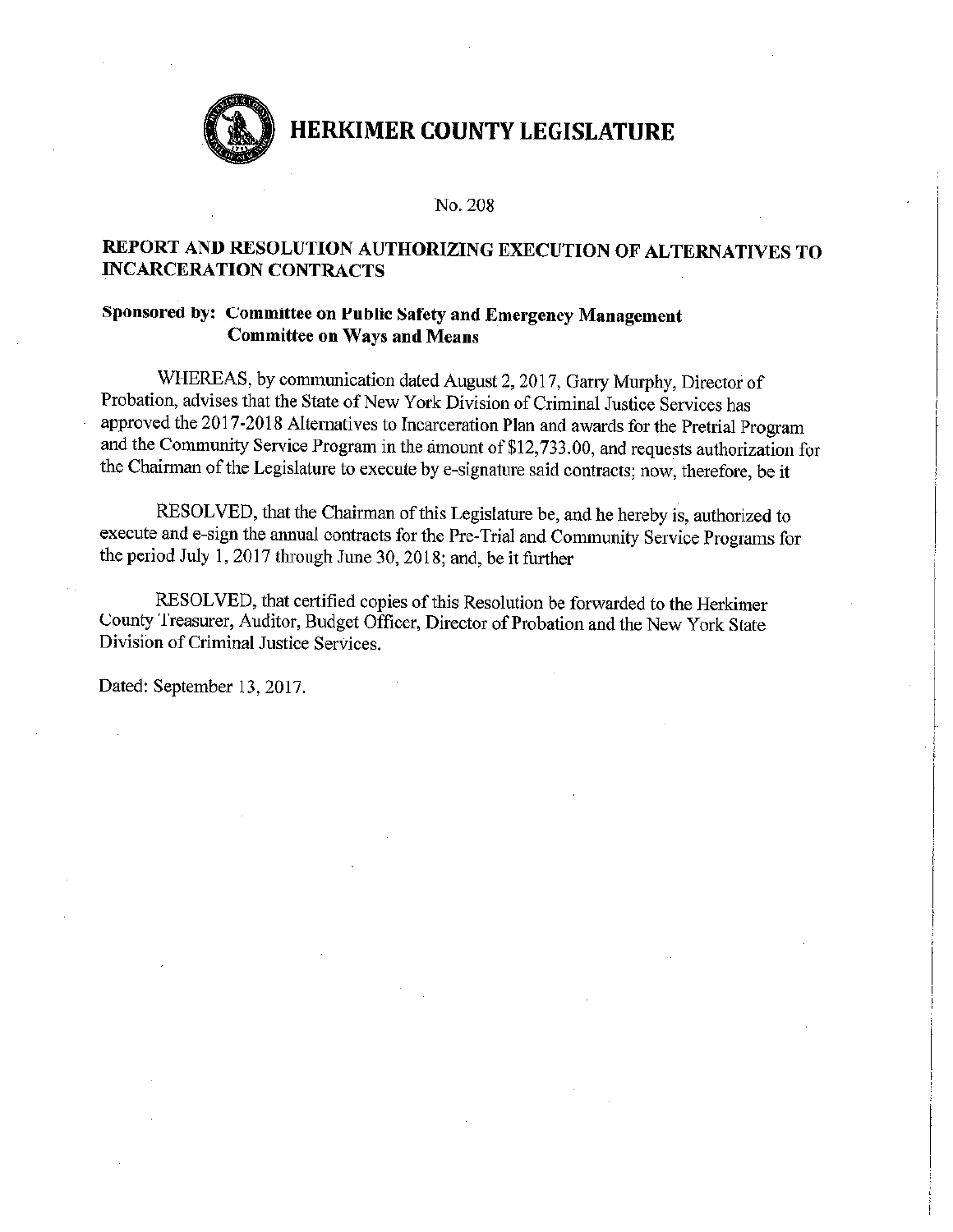

No. 209

### REPORT AND RESOLUTION AUTHORIZING CONTRACT WITH THE TOWN OF STARK TO PROVIDE ASSESSMENT SERVICES TO THE TOWN

#### Sponsored by: Committee on Ways and Means

WHEREAS, by letter dated August 14, 2017, Beth Sadlon, Director of the Real Property Tax Service Agency, has recommended to your Committee that a contract be renewed between the County of Herkimer and the Town of Stark whereby the County would provide assessment services to the Town for the sum of \$12.00 for each parcel on the final assessment roll for the Town; and

WHEREAS, it is the opinion of your Committee that it is to the mutual benefit of the County of Herkimer and the Town of Stark for the County of Herkimer to provide said assessment services to the Town; now, therefore, be it

RESOLVED, that the Chairman of this Legislature is hereby authorized to enter into an agreement to provide assessment services to the Town of Stark for the period from October 1. 2017 through October 1, 2018, for the sum of \$12.00 for each parcel on the final assessment roll of the town, with the final form of said agreement to be subject to the approval of the County Attorney; and, be it further

RESOLVED, that certified copies of this Resolution be forwarded to the Herkimer County Treasurer, Auditor, Budget Officer, Director of Real Property Tax Services and the Town of Stark.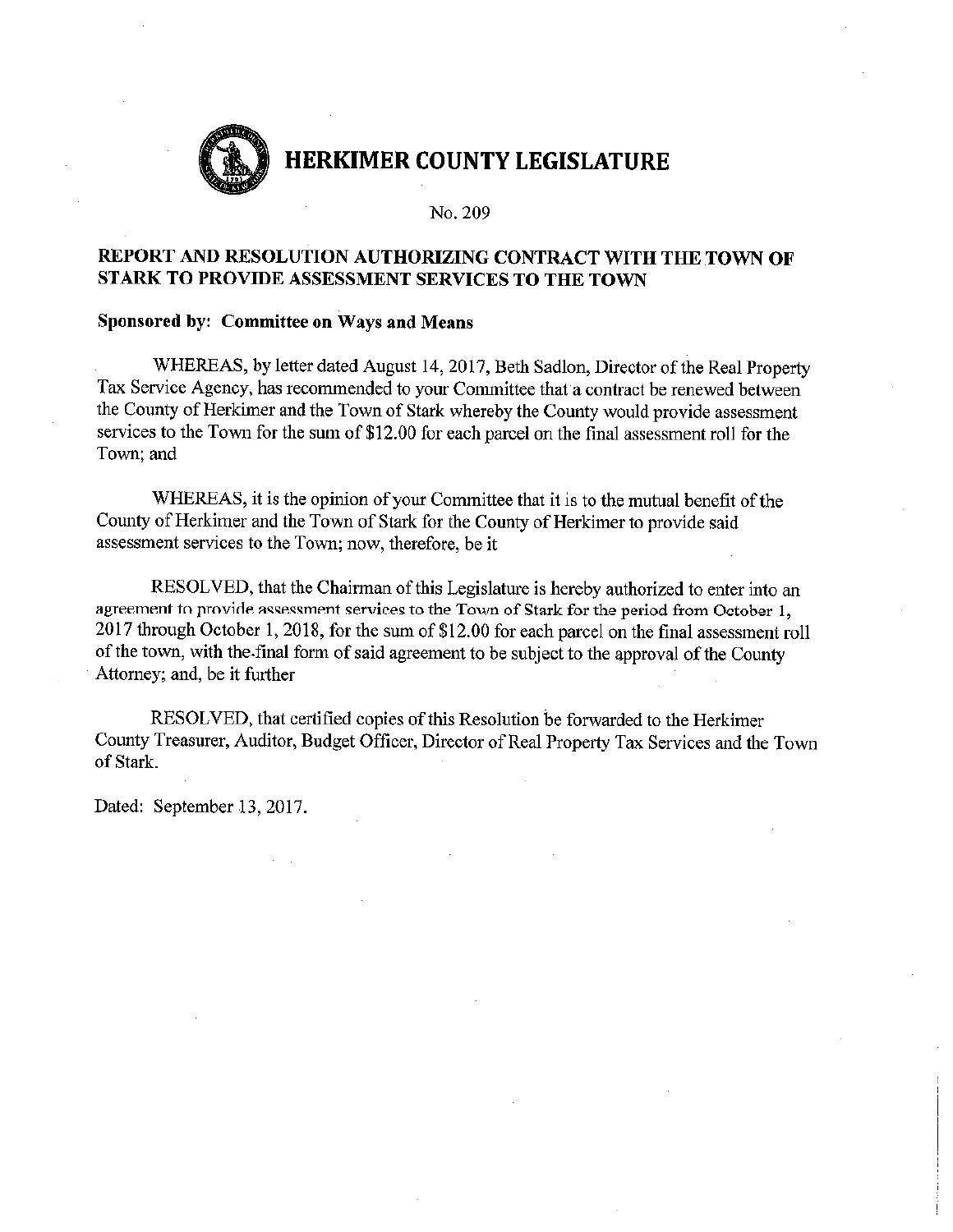

#### No. 210

### REPORT AND RESOLUTION ACCEPTING GRANT AND AMENDING BUDGET IN **CONNECTION WITH RECEIPT OF STOP-DWI FUNDING**

#### Sponsored by: Committee on Public Safety/Emergency Management **Committee on Ways and Means**

WHEREAS, by letters dated July 26, 2017 and August 15, 2017 from Michael L. Edwards, STOP-DWI Coordinator, this Legislature is advised of the award of a New York State Highway Safety Program Grant (STOP-DWI Crackdown) in the amount of \$5,300.00, which will be available to the local police departments that choose to participate, with the goal to reduce the number of crashes, injuries and deaths on New York's roads; and

WHEREAS, by letter dated August 15, 2017 from Sheri A. Ferdula, Budget Officer/Purchasing Agent, this Legislature is advised that it is necessary to amend the Herkimer County Budget for 2017 in connection with the receipt of said funding; now, therefore, be it

RESOLVED, that this Legislature accepts the award of a New York State Highway Safety Program Grant (STOP-DWI Crackdown) for 2016-2017 in the amount of \$5,300.00 which will be available to the local police departments that choose to participate; and, be it further

RESOLVED, that the Chairman of this Legislature is hereby authorized to execute said contract on behalf of the County of Herkimer, with said contract subject to the approval of the Herkimer County Attorney; and, be it further

RESOLVED, that the 2017 Herkimer County Budget is hereby amended as follows:

| Revenue:           | A3315A.3389E, Impaired Driving Det., DWI<br>Crackdown       |       | From: \$9,124<br>To: $$14,424$ |
|--------------------|-------------------------------------------------------------|-------|--------------------------------|
| Appropriations:    | A3315A.44000, Impaired Driving Det.,<br>Contracted Services | To: T | From: \$13,378<br>\$18.678     |
| and, be it further |                                                             |       |                                |

RESOLVED, that certified copies of this Resolution be forwarded to the Herkimer County Treasurer, Auditor, Budget Officer and STOP-DWI Coordinator.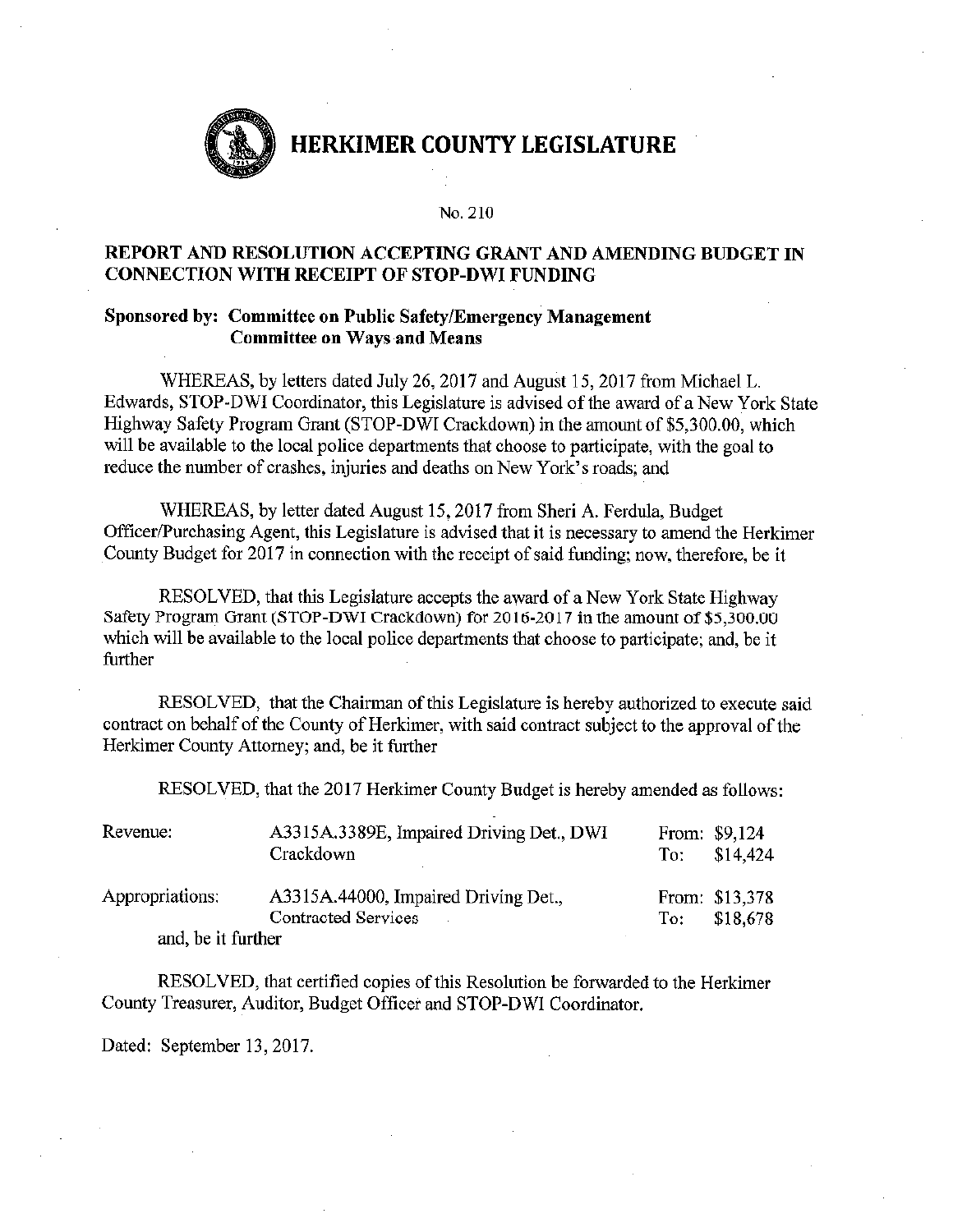

No. 211

### REPORT AND RESOLUTION ACCEPTING GRANT, AMENDING BUDGET AND **ESTABLISHING ACCOUNT FOR RECEIPT OF HOMELAND SECURITY FUNDING** FOR COMMUNICATIONS SYSTEM COMPUTER AIDED DISPATCH SYSTEM

### Sponsored by: Committee on Public Safety/Emergency Management **Committee on Ways and Means**

WHEREAS, by letter dated August 21, 2017, from Matthew Palumbo, Director of Emergency Services, this Legislature is advised of a request to accept grant funding and approve e-signature of the FY 2017 SHSP Homeland Security Grant in the amount of \$67,480.00, which will be used to enhance the Computer Aided Dispatch System at E-911; and

WHEREAS, by letter dated August 23, 2017, Sheri A. Ferdula, Budget Officer/Purchasing Agent has requested that Project EM02-11 be established for proper accounting of this funding and that the 2017 Budget to be amended as follows:

| To: $$67,480$          |
|------------------------|
|                        |
| To: \$67,480.          |
| From: \$0<br>From: \$0 |

now, therefore be it

RESOLVED, that this Legislature hereby accepts receipt of the FY 2017 SHSP Homeland Security Funding grant in the amount of \$67,480 for enhancement to the Herkimer County Communications Center Computer Aided Dispatch System, establishes Project EM02-11, amends the 2017 budget and authorizes the Chairman of the Legislature to e-sign the grant agreement; and, be it further

RESOLVED, that certified copies of this Resolution be forwarded to the Herkimer County Treasurer, Auditor, Budget Officer and Director of Emergency Services.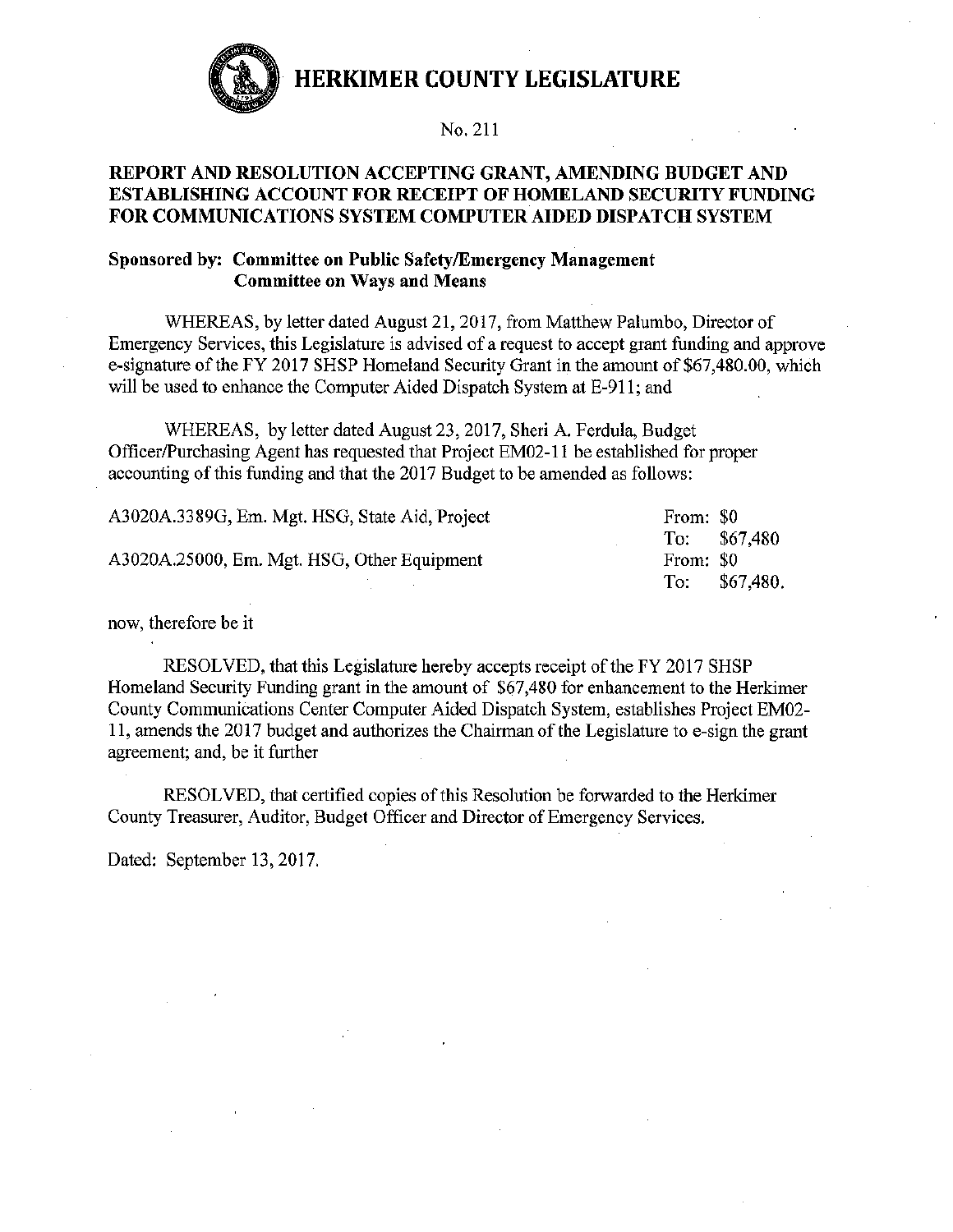

#### No. 212

## REPORT AND RESOLUTION AMENDING BUDGET AND ESTABLISHING ACCOUNT IN CONNECTION WITH GRANT FUNDING IN THE OFFICE OF **EMERGENCY MANAGEMENT**

## Sponsored by: Committee on Public Safety/Emergency Management **Committee on Ways and Means**

WHEREAS, by Resolution No. 210 adopted on September 16, 2015, this Legislature authorized receipt of a FY2015 Emergency Management Performance Grant from the NYS Division of Homeland Security and Emergency Services in the amount of \$29,276; and

WHEREAS, by letter dated August 22, 2017, Sheri Ferdula, Budget Officer, has requested the 2017 Herkimer County Budget be amended and an account be established in connection with the receipt of said funding under said Grant; now, therefore, be it

RESOLVED, that Account EM06-2 is hereby established; and, be it further

RESOLVED, that the 2017 Herkimer County Budget is hereby amended as follows:

| Revenue:                                                   |                               |
|------------------------------------------------------------|-------------------------------|
| A3020A.3389G, Em. Mgt. HSG, State Aid, Project<br>Expense: | From: \$0                     |
| A3020A.25000, Em. Mgt. HSG, Other Equipment                | To:<br>\$29,276<br>From: \$0  |
| A3020A.22000, Em. Mgt. HSG, Computer Equipment             | To:<br>\$25,576<br>From: $$0$ |
|                                                            | To:<br>\$3,700                |

and, be it further

RESOLVED, that certified copies of this Resolution be forwarded to the Herkimer County Treasurer, Auditor and Budget Officer and Director of Emergency Services.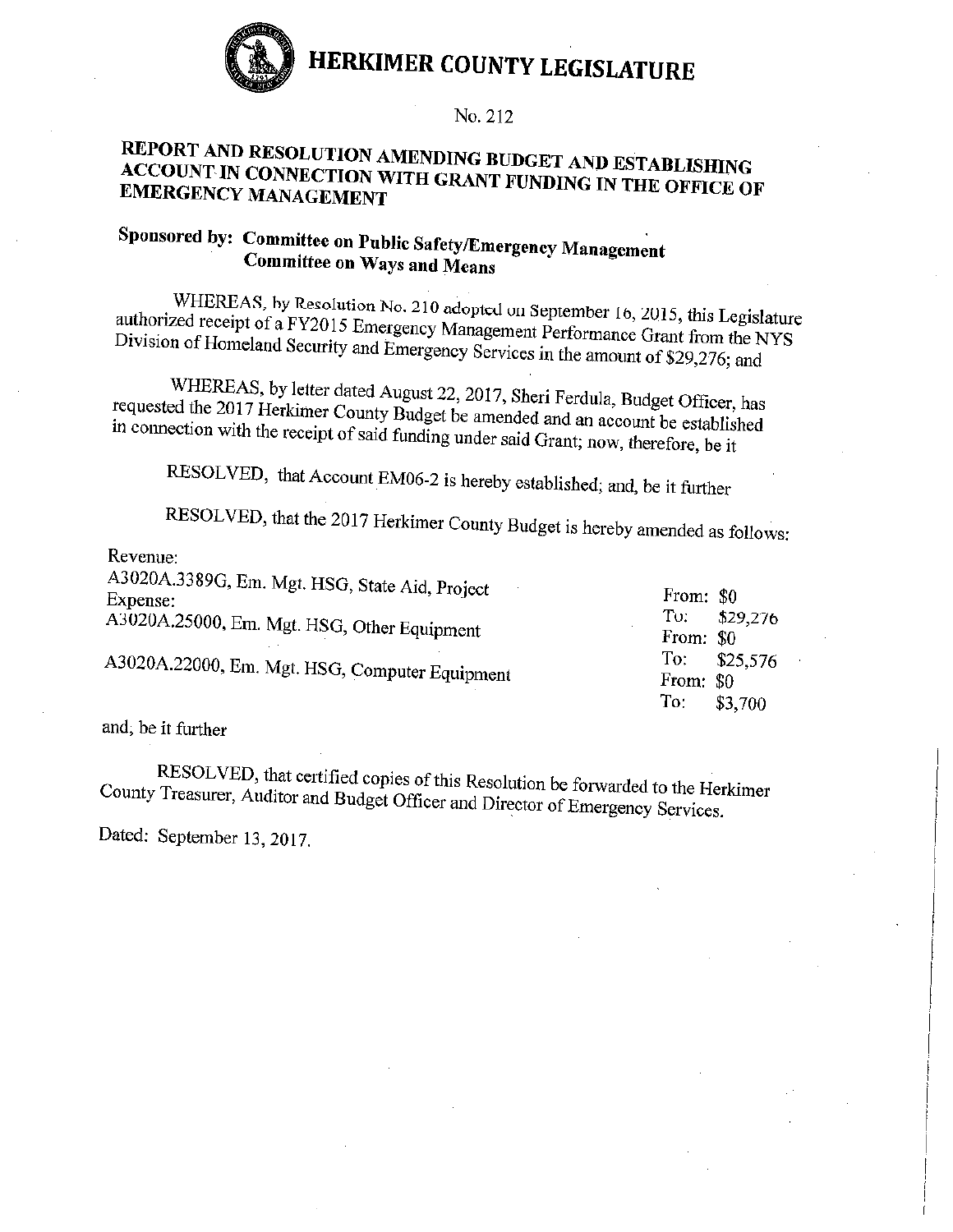

#### No. 213

### REPORT AND RESOLUTION ESTABLISHING PROJECT NUMBER AND AMENDING BUDGET FOR 2016 INTEROPERABLE GRANT

#### Sponsored by: Committee on Public Safety/Emergency Management **Committee on Ways & Means**

WHEREAS, by Resolution No. 157 of 2017, the Chairman of the Legislature was authorized to accept and sign the 2016 Interoperable Communications grant in the amount of \$637,534.00; and

WHEREAS, by letter dated August 22, 2017 from Sheri A. Ferdula, Budget Officer/Purchasing Agent, this legislature is advised that Project No. 19-2 be established for these funds and requests the 2017 budget be amended as follows:

| Revenue:                                             |           |                |
|------------------------------------------------------|-----------|----------------|
| H3097, State Aid, Gen Gov't Capital                  | From: \$0 |                |
| Expense:                                             |           | To: $$637,534$ |
| H3021.25000, Public Safety, Capital, Other Equipment | From: \$0 |                |
|                                                      | To:       | \$637,534      |

and, be it further

RESOLVED, that certified copies of this Resolution be forwarded to the County Treasurer, Auditor, Budget Officer and Director of Emergency Services.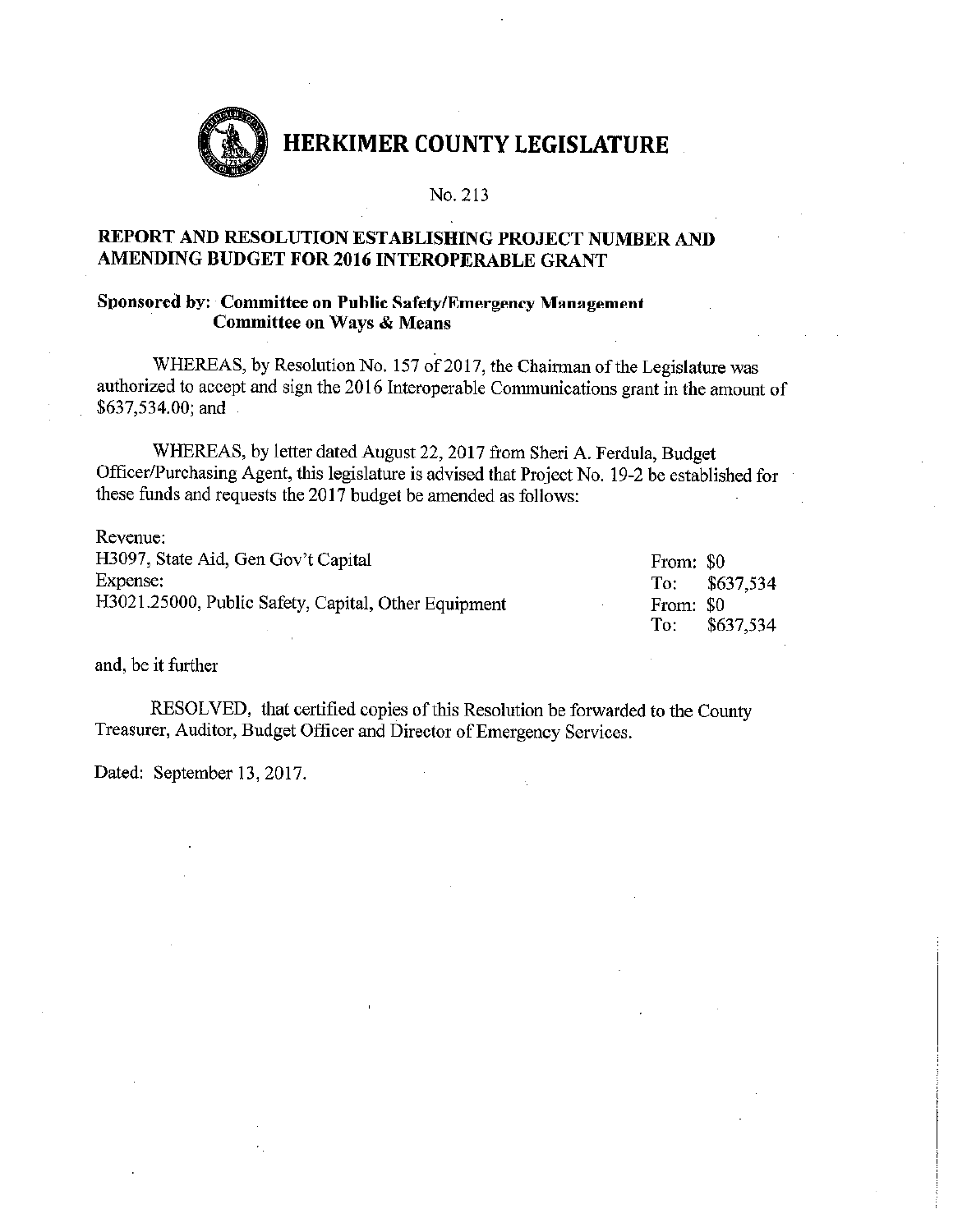

No. 214

#### REPORT AND RESOLUTION AUTHORIZING AN AGREEMENT FOR TOWER SITE

#### Sponsored by: Committee on Public Safety/Emergency Management **Committee on Ways & Means**

WHEREAS, by letter dated August 21, 2017 from Matthew Palumbo, Director of Emergency Services, request is being made to enter into an agreement with Adaptable Commercial Properties for space rental at their Dutch Hill Communication Tower Site; and

WHEREAS, letter further states that Herkimer County is currently on a tower site for fire communications in the Town of Schuyler and by removing equipment from that location to the Dutch Hill site and adding a law enforcement transmitter, communications for both fire and police will improve throughout the southwest section of the county; now, therefore, be it

RESOLVED, that the Chairman of the Legislature is authorized to sign an agreement with Adaptable Commercial Properties for space rental at their Dutch Hill Communication Tower site at a monthly cost of \$575.00 for a total of \$6,900.00 per year with such agreement subject to the County Attorney's office; and, be it further

RESOLVED, that certified copies of this Resolution be forwarded to the Herkimer County Treasurer, Auditor, Budget Officer and Director of Emergency Services.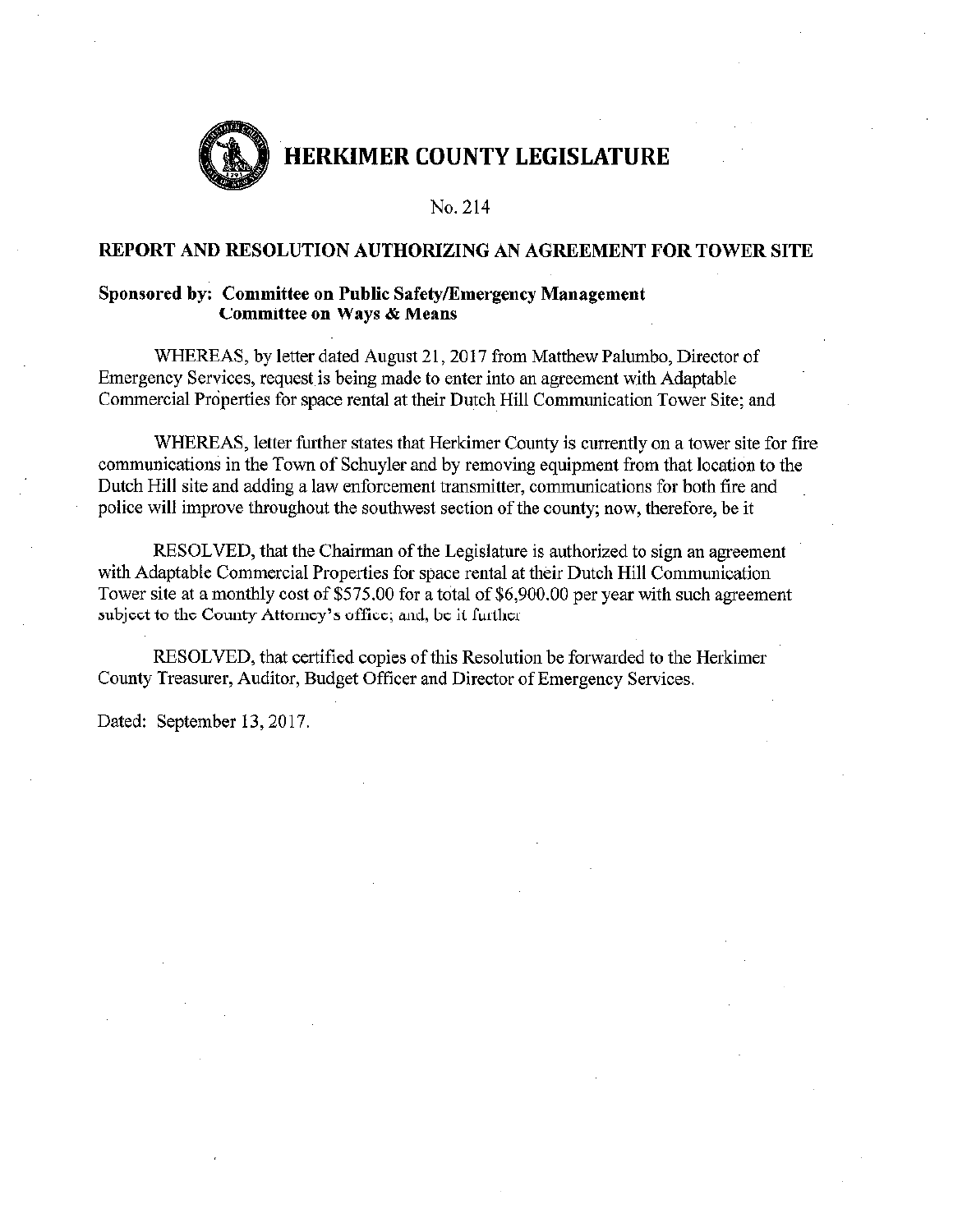

#### No. 215

## REPORT AND RESOLUTION AMENDING SALARY SCHEDULE NO. 3 FOR POSITION CHANGES IN HERKIMER COUNTY MENTAL HEALTH DEPARTMENT

### Sponsored by: Committee on Human Resources **Committee on Ways and Means**

WHEREAS, by letter dated August 22, 2017, Kristen Snyder-Branner, LCSW-R, Director of Community Services, has requested that the position of Social Worker Trainee be deleted and one full-time position of Psychiatric Social Worker be established in the 2017 Salary Schedule III; and

WHEREAS, your Committees have taken this matter under advisement and recommend said temporary change; now, therefore, be it

RESOLVED, that one full-time position of Social Worker Trainee in the 2017 Salary Schedule III is hereby deleted and one full-time position of Psychiatric Social Worker is hereby established at the base annual salary of \$56,821 effective this date; and, be it further

RESOLVED, that certified copies of this Resolution be forwarded to the Herkimer County Treasurer, Auditor, Budget Officer, Personnel Officer and Director of Community Services.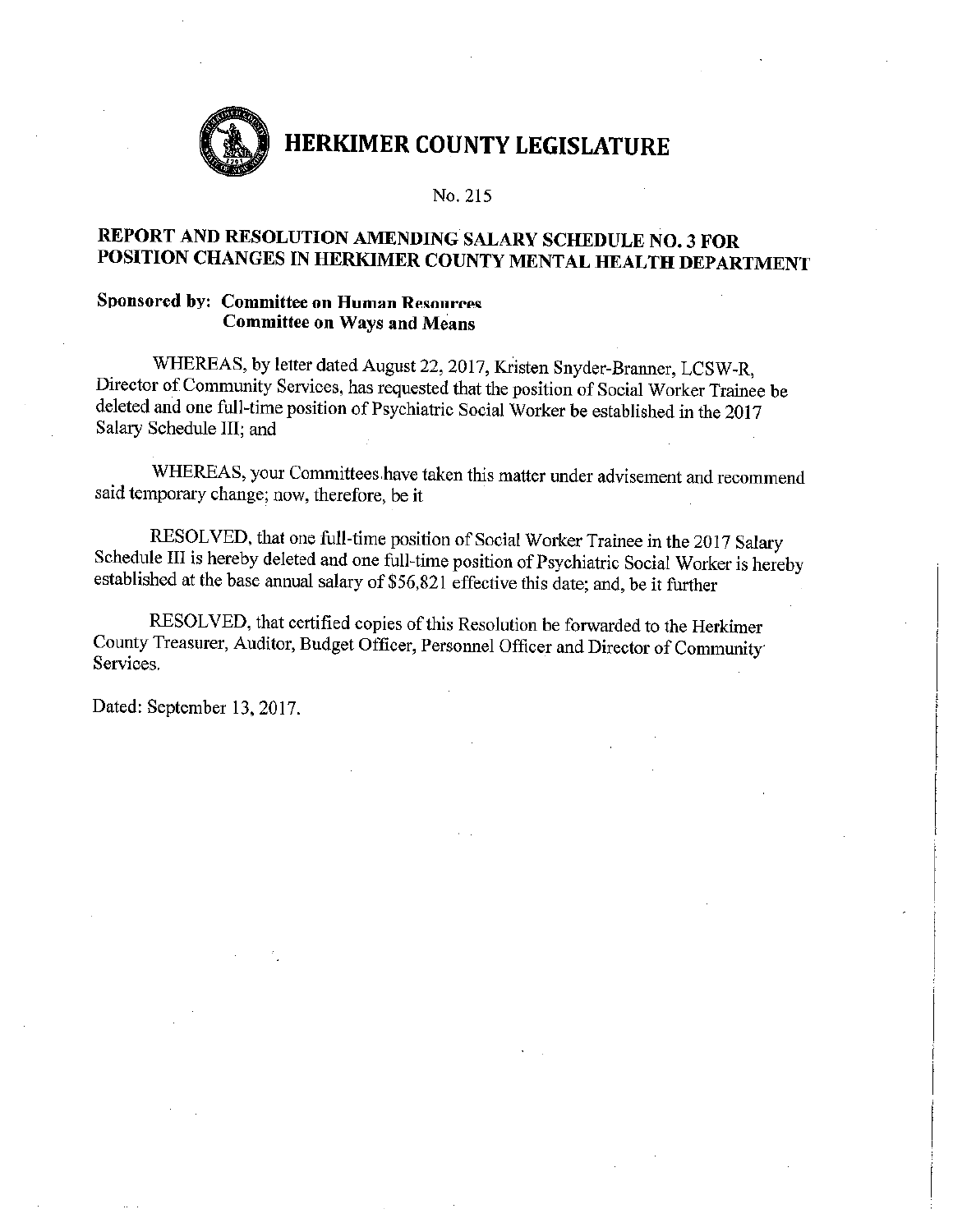

#### No. 216

### REPORT AND RESOLUTION AMENDING PART TIME SALARY SCHEDULE TO ESTABLISH POSITION IN HERKIMER COUNTY MENTAL HEALTH **DEPARTMENT**

## Sponsored by: Committee on Human Resources **Committee on Ways and Means**

WHEREAS, by letter dated August 22, 2017, Kristen Snyder-Branner, LCSW-R, Director of Community Services, has requested that the part-time Salary Schedule be amended to establish a position of Psychiatric Nurse Practitioner at the hourly rate of \$65.00 per hour; and

WHEREAS, your Committees have taken this matter under advisement and recommend said change; now, therefore, be it

RESOLVED, that one part-time position of Psychiatric Nurse Practitioner in the parttime Salary Schedule is hereby established at the hourly rate of \$65.00 per hour effective this date; and, be it further

RESOLVED, that certified copies of this Resolution be forwarded to the Herkimer County Treasurer, Auditor, Budget Officer, Personnel Officer and Director of Community Services.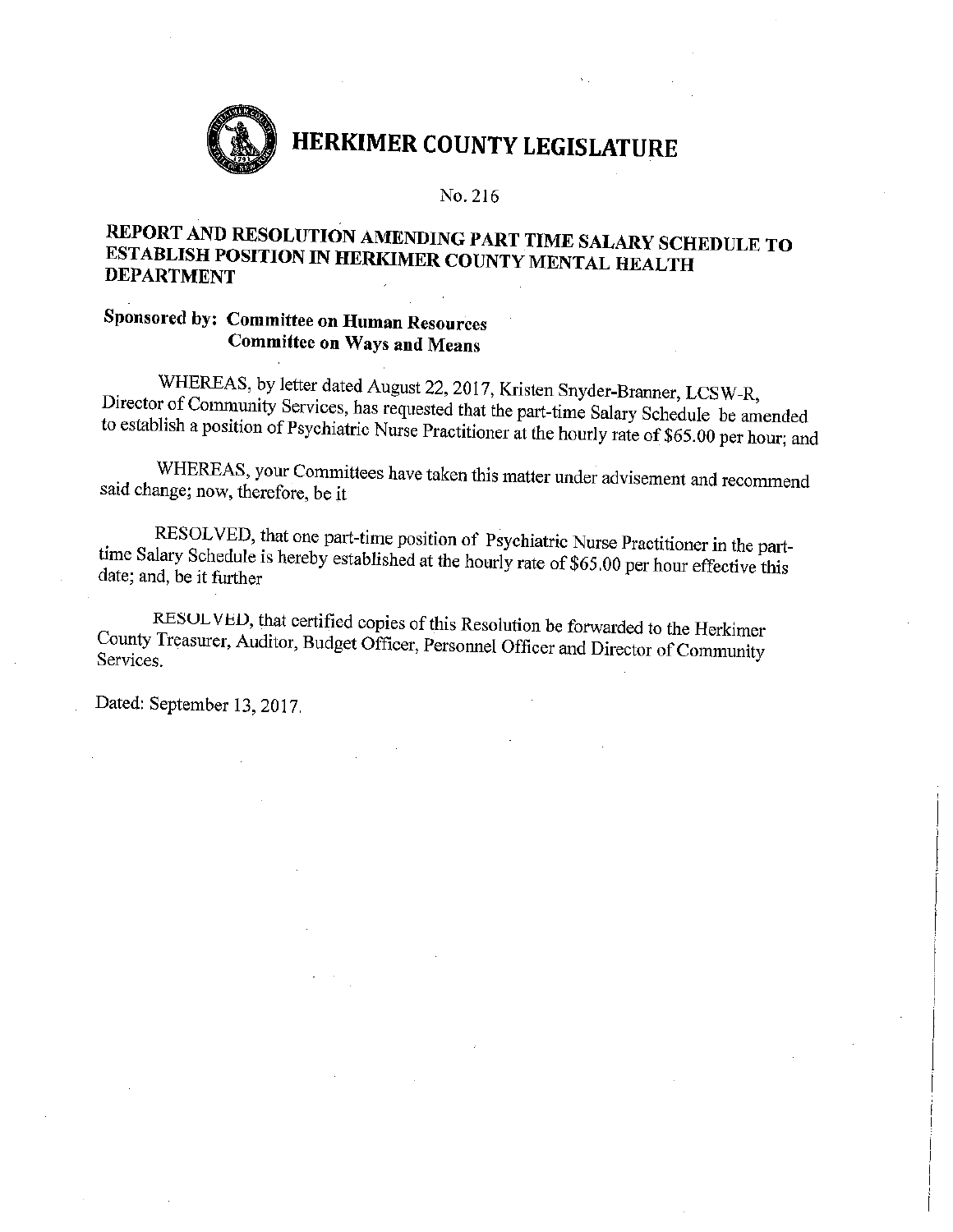

#### No. 217

### REPORT AND RESOLUTION AUTHORIZING CONTRACT WITH THE STATE OF NEW YORK FOR FUNDING FOR EARLY INTERVENTION ADMINISTRATION **PROGRAM**

### Sponsored by: Committee on Human Resources **Committee on Ways and Means**

WHEREAS, by letter dated August 23, 2017, from Christina Cain, Director of Public Health, this Legislature is advised that the New York State Department of Health has submitted a contract providing for the renewal of the Early Intervention Administration Program grant in the total amount of \$25,806.00: and

WHEREAS, said agreement shall be effective for the term October 1, 2017 through September 30, 2018; and

WHEREAS, the County of Herkimer has qualified personnel, facilities and expertise to provide the services required under the terms of the agreement; now, therefore, be it

RESOLVED, that the Chairman of this Legislature be and he hereby is, authorized to execute said contract in form prepared by the State of New York, on behalf of the County of Herkimer for an Early Intervention Administration grant in the amount of \$25,806.00, with said grant to be for the period October 1, 2017 through September 30, 2018; and, be it further

RESOLVED, that certified copies of this Resolution be forwarded to the Herkimer County Treasurer, Auditor, Budget Officer, Director of Public Health and New York State Department of Health.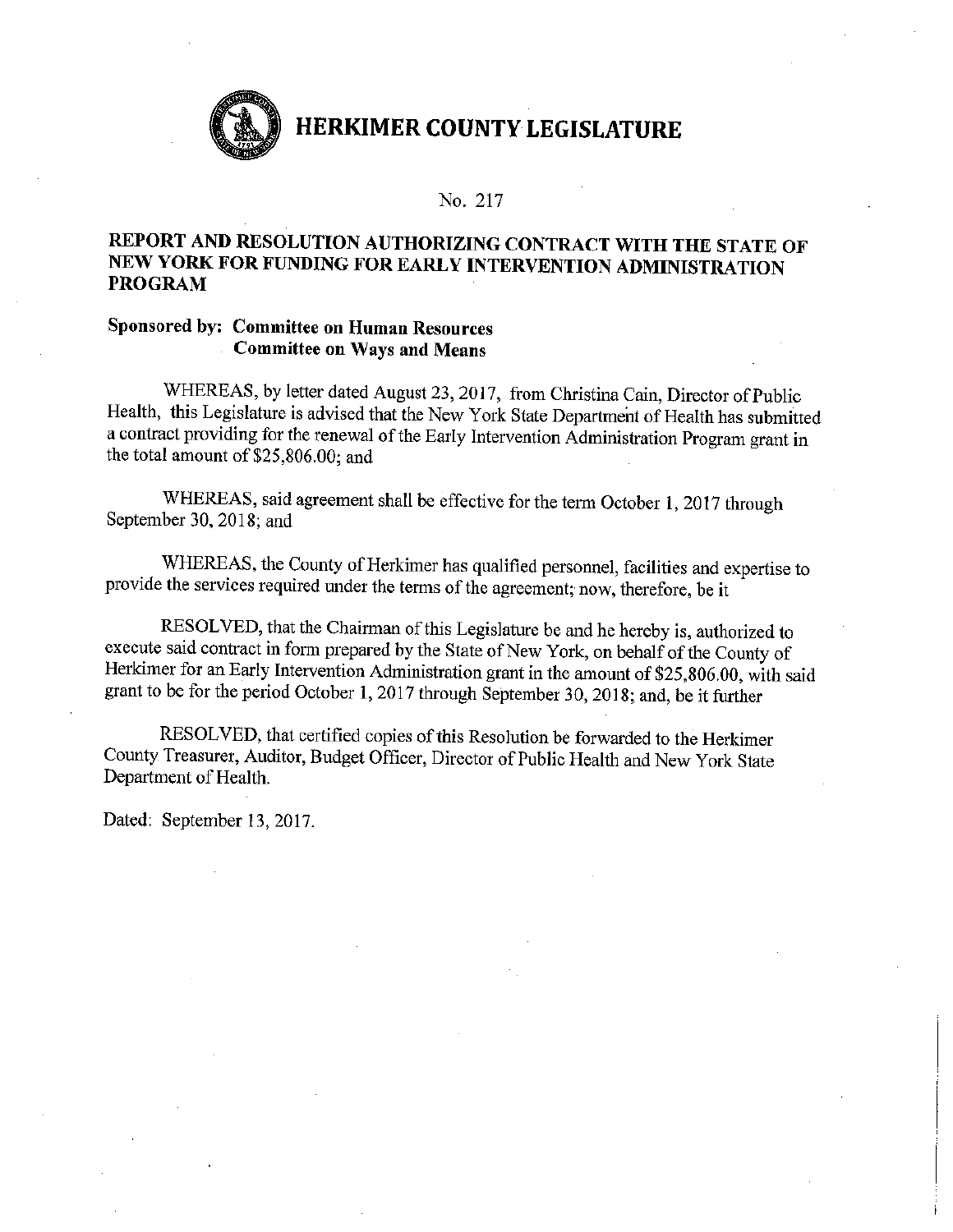

#### No. 218

### REPORT AND RESOLUTION AUTHORIZING EXTENSION OF CONTRACT WITH CATHOLIC CHARITIES OF HERKIMER COUNTY AND THE DEPARTMENT OF SOCIAL SERVICES FOR A YOUTH VIOLENCE PREVENTION PROGRAM FOR **SCHOOLS IN HERKIMER COUNTY**

### **Sponsored by: Committee on Human Resources Committee on Ways and Means**

WHEREAS, by Resolution No. 147 for the year 2010, this Legislature authorized a contract between Catholic Charities of Herkimer County and the Herkimer County Department of Social Services for the provision of the TREATY Program (Teaching Reconciliation in Education to Administrators, Teachers and Youth) in an effort to help reduce the threat of bullying and youth violence in local schools; and

WHEREAS, said contract has been renewed each year, the most recent being by Resolution No. 206 of 2016; and

WHEREAS, by letter dated August 16, 2017 from Timothy Seymour, Commissioner of Social Services, this Legislature is advised of a request to enter into an extension of said contract with Catholic Charities of Herkimer County, to provide said TREATY Program for the 2017-2018 school year, at a total contract cost of \$44,700; now, therefore, be it

RESOLVED, that this Legislature hereby approves an extension of a contract with Catholic Charities of Herkimer County, 61 West Street, Ilion, New York, and the Herkimer County Department of Social Services, for the provision of the TREATY Program for the 2017-2018 school year to help control the threat of youth violence in schools, at a cost of \$44,700; and, be it further

RESOLVED, that under this contract sufficient funds have been budgeted and all schools in Herkimer County will be invited to participate in said TREATY Program; and, be it further

RESOLVED, that the Chairman of this Legislature is hereby authorized to execute said contract on behalf of the County of Herkimer, with said contract subject to the approval of the Herkimer County Attorney; and, be it further

RESOLVED, that certified copies of this Resolution be forwarded to the Herkimer County Treasurer, Auditor, Budget Officer, Commissioner of Social Services, Executive Director of the Youth Bureau and Catholic Charities of Herkimer County.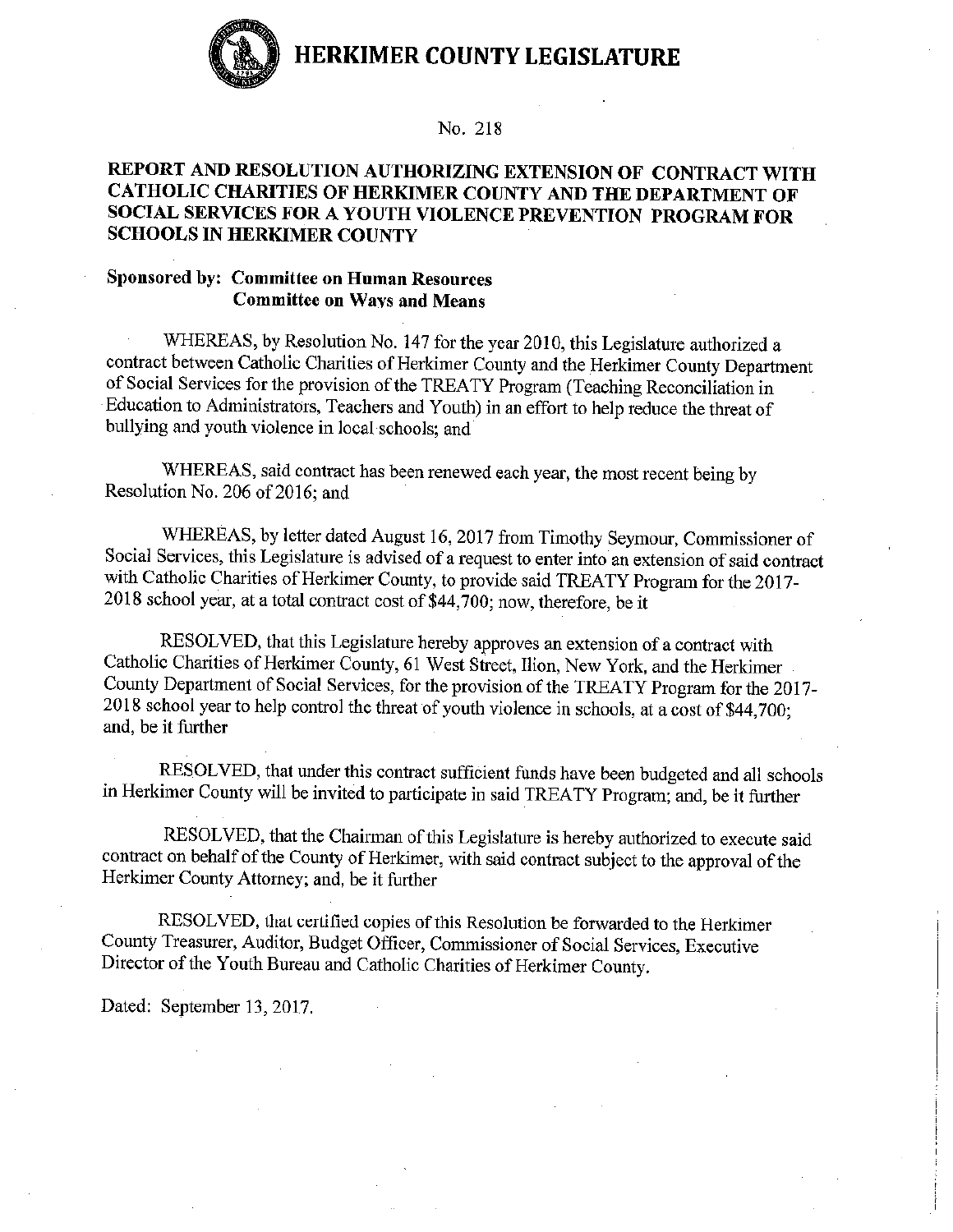#### No. 219

### RESOLUTION AMENDING RESOLUTION NO. 302 OF 2016 AUTHORIZING PAYMENT OF DUES FOR MUNICIPAL OFFICERS AND EMPLOYEES DURING THE YEAR 2017

### Sponsored by: Committee on Ways & Means

WHEREAS, by Resolution No. 302 of 2016, this Legislature authorized the payment of dues for municipal officers and employees for the year 2017; and

WHEREAS, by letter dated August 21, 2017 from James M. Rathbun, Chief Plant Operator, this Legislature is advised of an increase in the dues amount for the 2017—2018 New York Water Environment Association Municipal Membership from \$420.00 to \$509.00; now, therefore be it

RESOLVED, that an increase in dues is authorized to be paid for the county officers and employees in those organizations specifically set forth below, which payments shall be audited, allowed and paid the same as other claims against the County of Herkimer are paid:

| <b>COUNTY OFFICER/EMPLOYEE</b> | <b>ASSOC. / ORGANIZATION</b>                                       | <b>AMOUNT</b> |
|--------------------------------|--------------------------------------------------------------------|---------------|
|                                | Supervisor - Sewer District Plant NYS Water Environment Federation | \$509.00      |
| Operator                       | (NYS Water Environment Association)                                |               |

and, be it further

RESOLVED, that certified copies be forwarded to the County Treasurer, Auditor, Budget Officer and Chief Plant Operator of the Herkimer County Sewer District.

Dated: September 13, 2017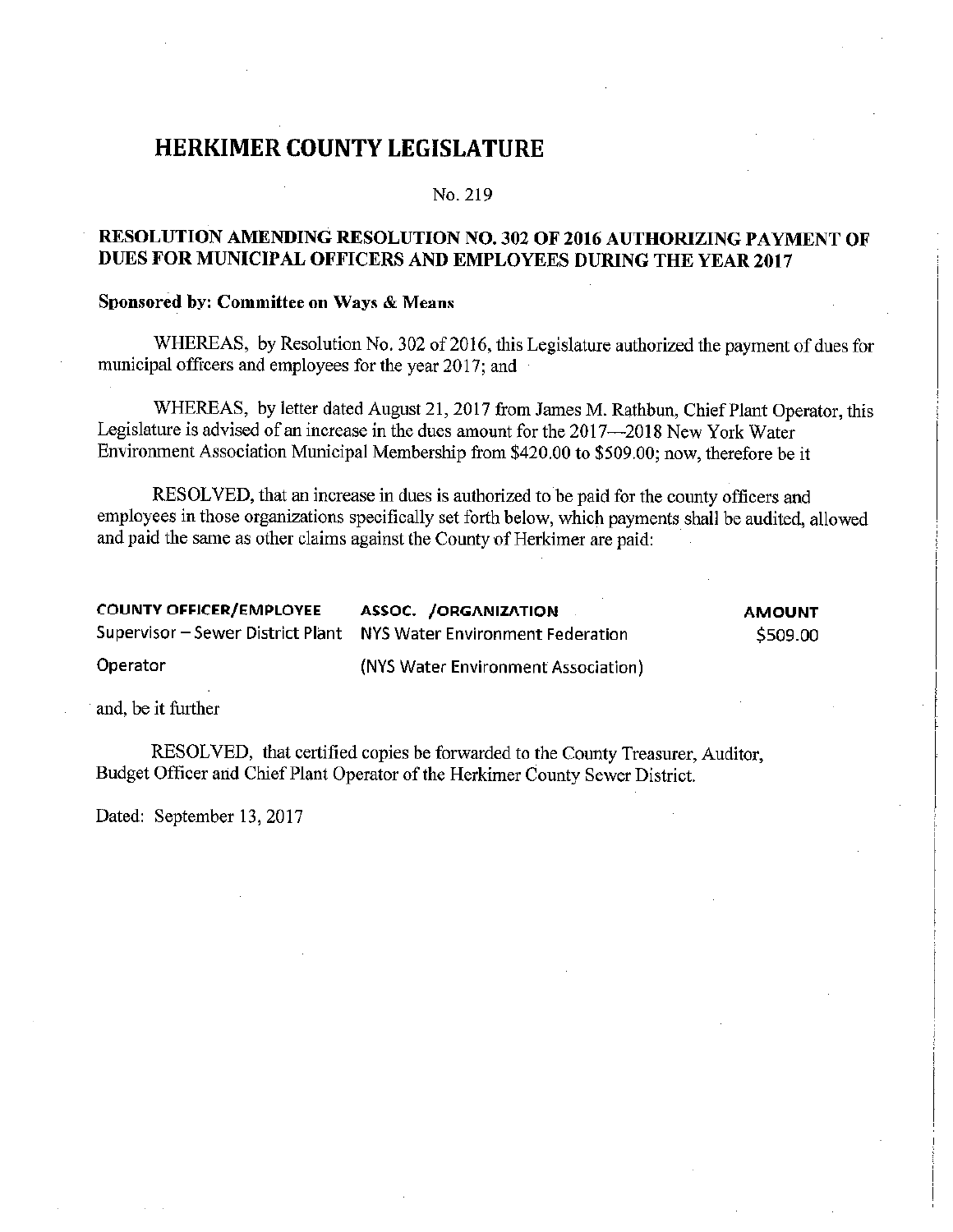

#### No. 220

### REPORT AND RESOLUTION APPROVING LOAN FROM THE HERKIMER COUNTY SMALL CITIES REVOLVING LOAN FUND

### Sponsored by: Committee on County Planning and Development **Committee on Ways and Means**

WHEREAS, a request has been received from Stephen R. Smith, Executive Director of the Herkimer County Industrial Development Agency, dated August 30, 2017 requesting a loan from the Herkimer County Small Cities Revolving Loan Fund in the amount of \$25,000 to Bartlett Excavating; and

WHEREAS, your Committees have examined said matter and recommend the approval of a loan from said funds as set forth in the communication dated August 30, 2017 from Stephen Smith, Executive Director of the Herkimer County Industrial Development Agency; now, therefore, be it

RESOLVED, that this Legislature approves a loan to be made from the Herkimer County Small Cities Revolving Loan Fund to Bartlett Excavating, in the amount of \$25,000, which will assist with the proposed business expansion, to include purchase of an existing building and renovation, said loan to be for a term of seven years, at an interest rate of 3%; and, be it further

RESOLVED, that certified copies of this Resolution be forwarded to the Herkimer County Treasurer, Auditor, Budget Officer, Herkimer County Industrial Development Agency and Bartlett Excavating.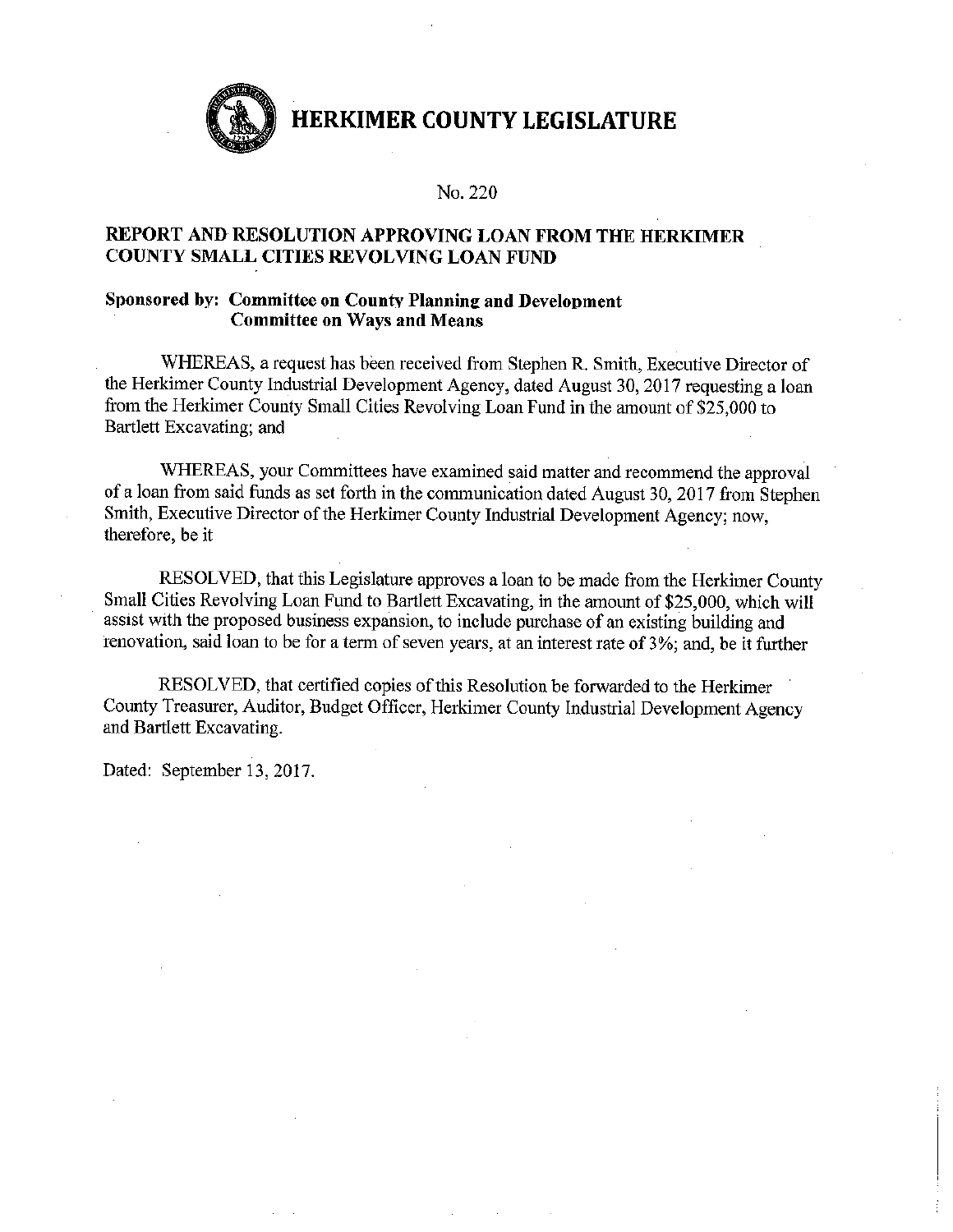

#### No. 221

### RESOLUTION APPROVING CONSOLIDATION OF VITAL STATISTICS **REGISTRAR DISTRICTS**

### Sponsored by: Committee on Administration/Veterans' Affairs

WHEREAS, the Town Board of the Town of Winfield adopted a Resolution on August 9, 2017 approving the consolidation of the Town and Village of West Winfield into one primary Vital Statistics Registration District; and

WHEREAS, the Village of West Winfield adopted a Resolution on August 14, 2017 approving the consolidation; and

WHEREAS, Section 4120 of the Public Health Law requires the approval of the legislative body of the county where such districts are located; now, therefore be it

RESOLVED, that the Herkimer County Legislature hereby approves the consolidation of the Town of Winfield and Village of West Winfield Vital Statistics Registration Districts into one District; and be it further

RESOLVED, that certified copies be forwarded to the Town of Winfield and Village of West Winfield.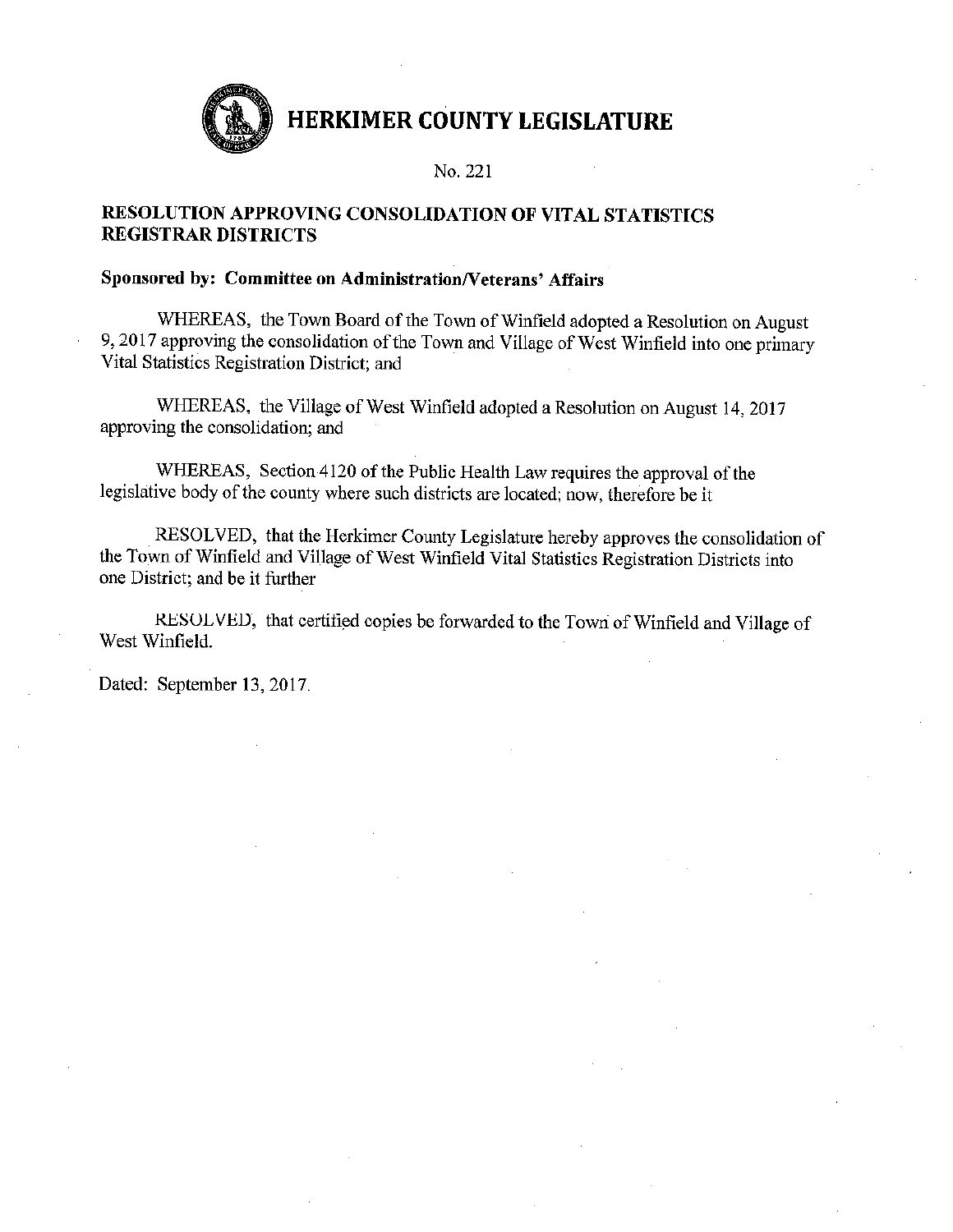

No. 222

## REPORT AND RESOLUTION APPROPRIATING FUNDS IN CONNECTION WITH THE WORKERS' COMPENSATION BUYOUT

### Sponsored by: Committee on County Planning & Development **Committee on Ways and Means**

WHEREAS, by letter dated August 28, 2017, Sheri A. Ferdula, Budget Officer/Purchasing Agent has requested an appropriation in connection with a Workers' Compensation buyout; and

WHEREAS, your committees have approved this request and approve the following appropriation of funds for this purpose; now, therefore be it

RESOLVED, that an appropriation of funds be approved as follows:

From: A1990.46000 Contingent Fund, Miscellaneous Expense \$21,000

> A1710.44000 Workers' Compensation, Contracted Services To:

and, be it further

RESOLVED, that certified copies of this Resolution be forwarded to the Herkimer County Treasurer, Auditor, Budget Officer and Personnel Officer.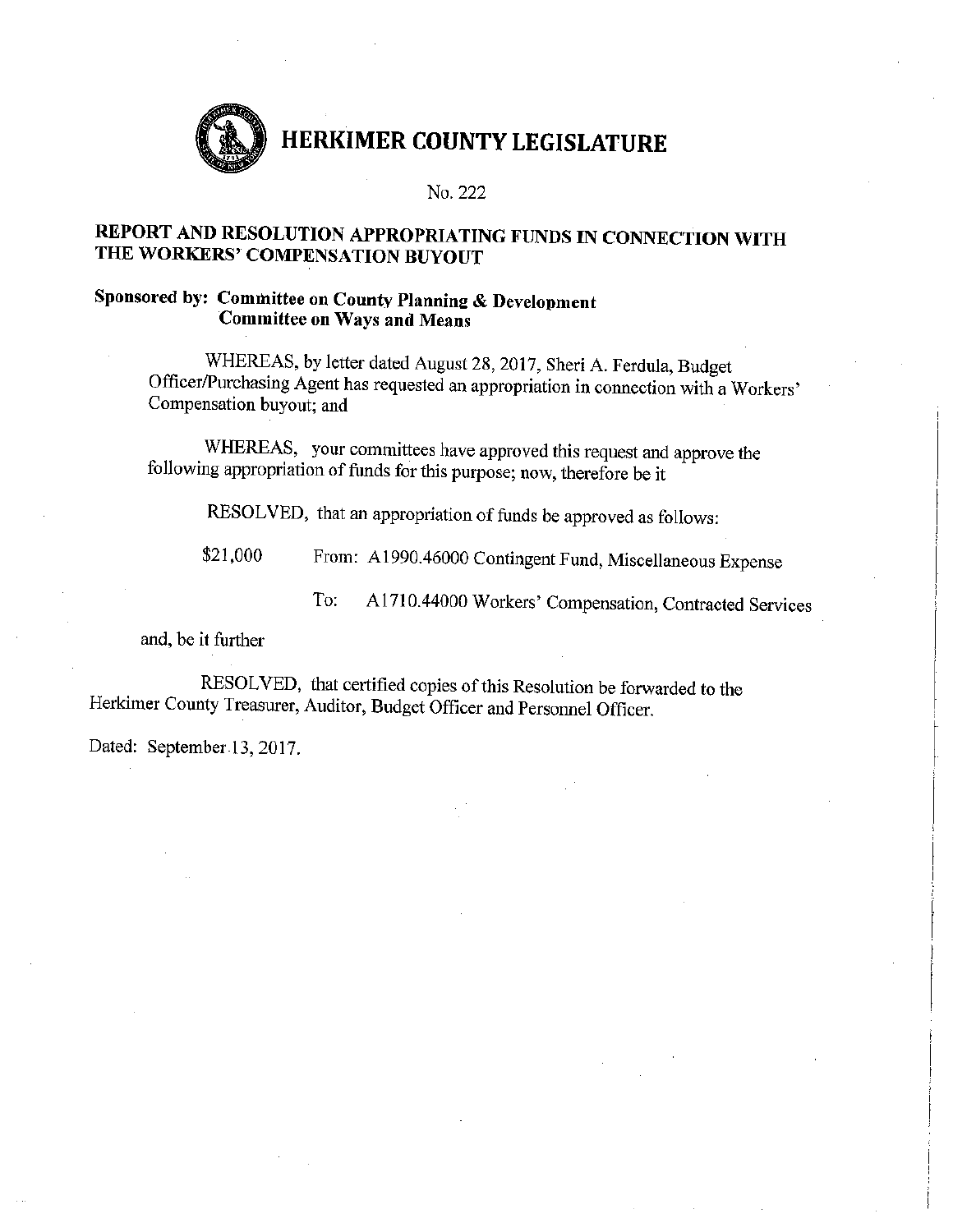No. 223

### RESOLUTION SETTING PUBLIC HEARING PURSUANT TO NYS EMINENT **DOMAIN PROCEDURE LAW**

### Sponsored by: Committee on Public Safety/Emergency Management

WHEREAS, the Herkimer County Legislature has approved and authorized bonding for construction of a new Herkimer County Correctional Facility on a parcel of land located on New York State Route 28 in the Village of Herkimer at the former P  $\& \hat{C}$  site, including land acquisition and site improvement pursuant to Resolution Number 41 passed on February 10,  $2011$ ; and

WHEREAS, the parcels to be acquired are located in the Village of Herkimer and Town of Herkimer, having tax map parcel numbers 113.65-2-5 and 113.65-2-6 in the Village of Herkimer and parcel number 113.1-11 in the Town of Herkimer, consisting in total of approximately 26.9 acres; and

WHEREAS, the acquisition of the above parcels from the property owner, RAG Herkimer, Limited Liability Company, is necessary to accomplish the construction of a new Herkimer County Correctional Facility; and

WHEREAS, acquisition of the above parcels from the property owner may be either by purchase or by proceedings under the Eminent Domain Procedure Law; and

WHEREAS, Eminent Domain Procedure Law requires that the County of Herkimer as Condemnor hold a Public Hearing prior to acquisition of private property from a property owner by eminent domain in order to inform the public and to review the public use to be served by the proposed project and the impact on the environment and residents of the locality where such project will be constructed; and

WHEREAS, Eminent Domain Procedure Law Article 2, sets forth certain procedural requirements for Notice to the public and the conduct of Public Hearings; now, therefore be it

RESOLVED, that a Public Hearing will be held before the Herkimer County Legislature on October 11, 2017 at 7:00 p.m., to be conducted by the Committee on Public Safety/Emergency Management in the Legislative Chambers of the County Office Building, 109 Mary Street, Herkimer, New York; and, be it further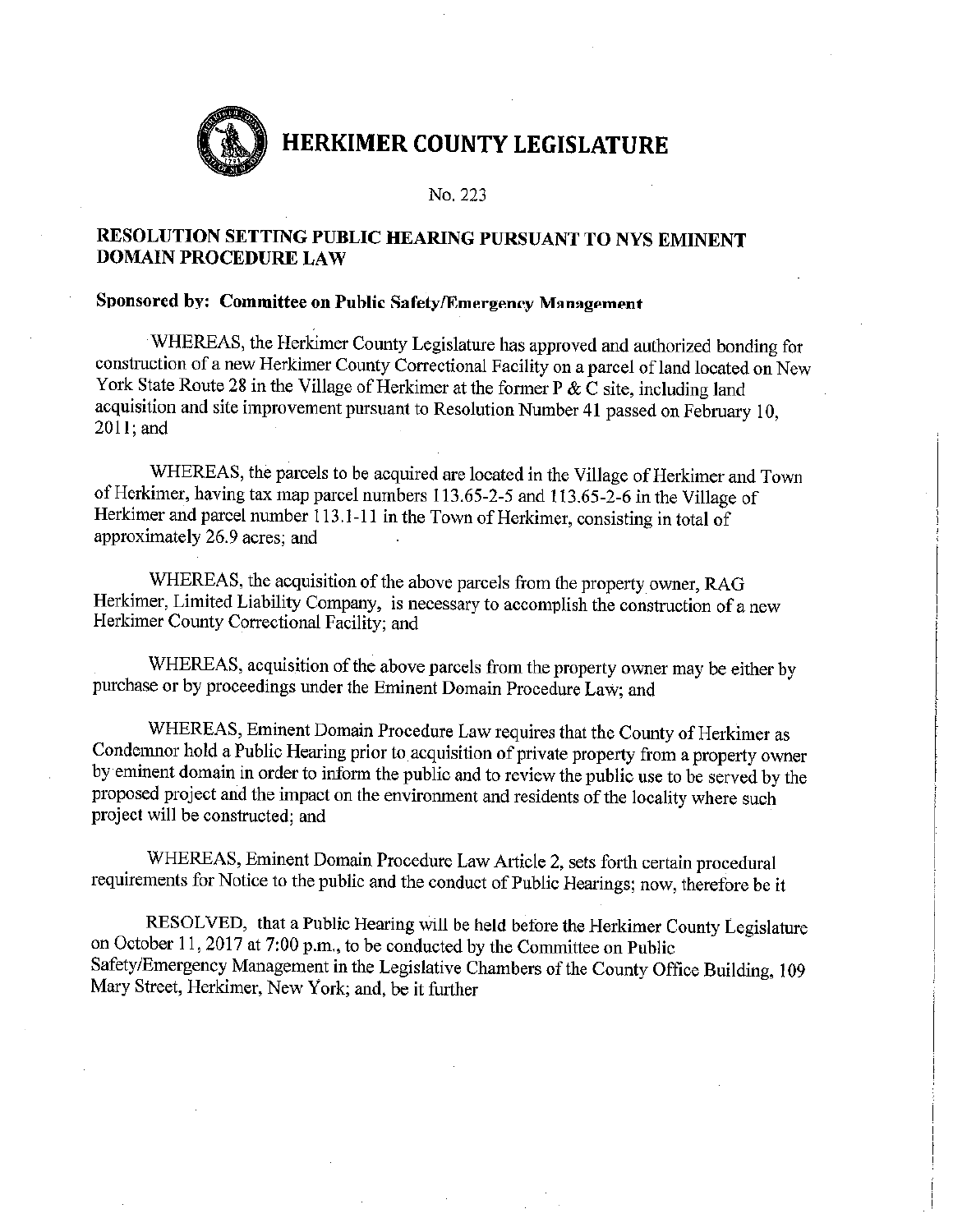#### Page II

RESOLVED, that at least 10 but no more than 30 days prior to such Public Hearing, the Clerk of the Legislature shall give notice to the public of the purpose, time, and location of the hearing setting forth the proposed location of the public project, including any proposed alternate locations by causing such notice to be published in at least 5 successive issues in the official newspaper of Herkimer County, The Times-Telegram Newspaper, and, be it further

RESOLVED, that the County of Herkimer shall serve by personal service or certified mail return receipt requested, notice of the purpose, time and date and location of the hearing to each assessment record billing owner or his or her attorney of record of tax map parcel numbers 113.65-2-5 and 113.65-2-6 in said Village of Herkimer and parcel number 113.1-11 in the Town of Herkimer pursuant to Eminent Domain Procedure Law Article 2.

RESOLVED, that the Clerk of the Legislature place a copy of said Public Hearing Notice on the desk of each of the members of the County Legislature at least seven calendar days, exclusive of Sunday, prior to its adoption;